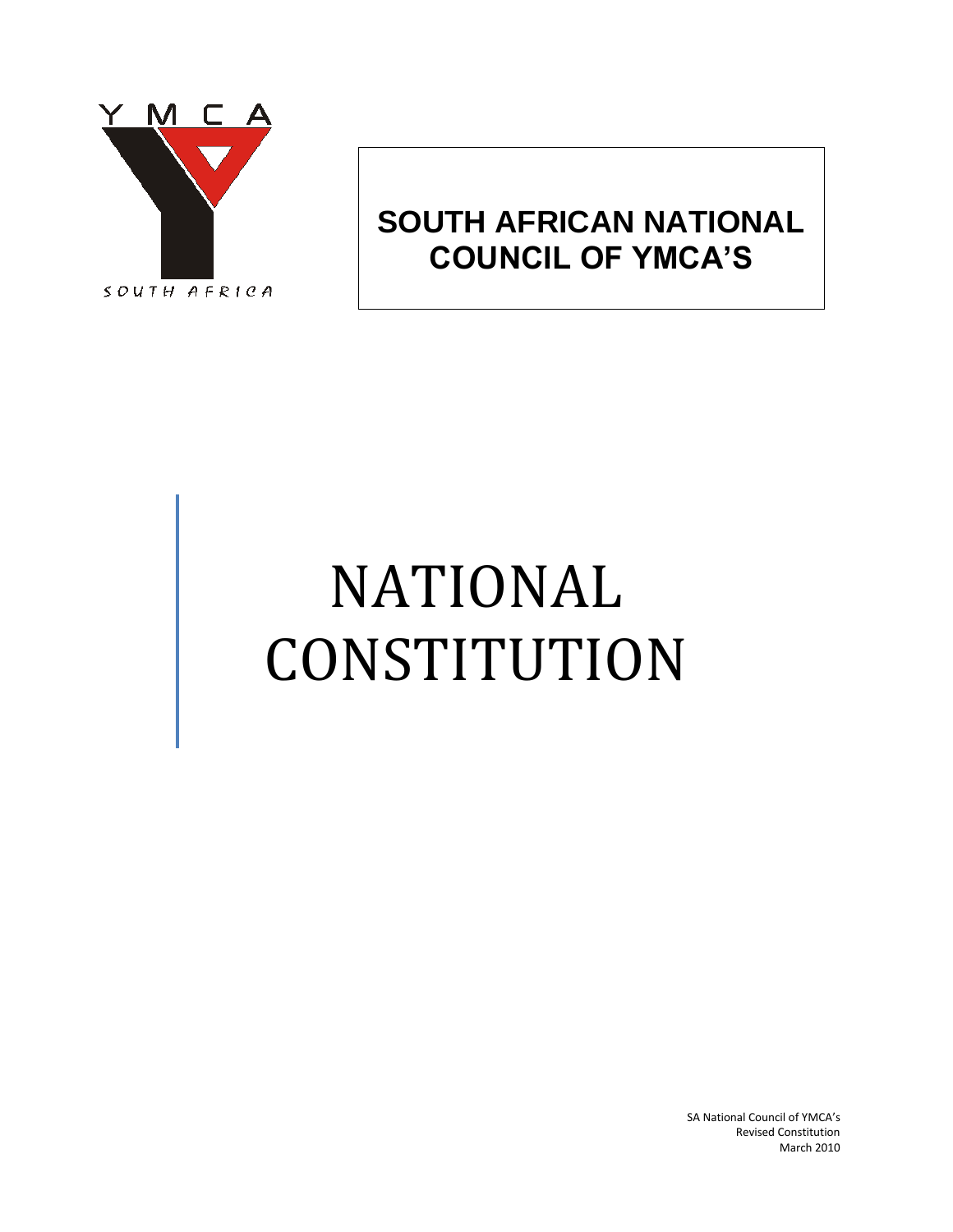# **OUR PURPOSE:**

# **Paris Basis of Affiliation**

The worldwide body of Young Men's Christian Associations was affiliated in Paris in the year 1855 in terms of a principle statement referred to as the Paris Basis of Affiliation. This statement is core to our purpose and reads:

"The Young Men's Christian Associations seek to unite those young men who, regarding the Lord Jesus Christ as their God and Saviour according to the Holy Scriptures, desire to be His Disciples in their faith and in their life, and to associate their efforts for the extension of His Kingdom among young men".

# **Kampala Principles**

At the 6<sup>th</sup> World Council of YMCA's meeting in Kampala in 1973, the Kampala Principles were adopted. These principles recognize that the Paris Basis of Affiliation places imperatives on the YMCA movement and its members as fellow workers with God:

- To work for equal opportunity and justice for all;
- To work for and maintain an environment in which relationships among people are characterized by love and understanding;
- To work for and maintain conditions, within the YMCA and in society, its organizations and institutions, which allow honesty, depth and creativity;
- To develop and maintain leadership and program patterns which exemplify the varieties and depth of Christian experience; and
- To work for the development of the whole person.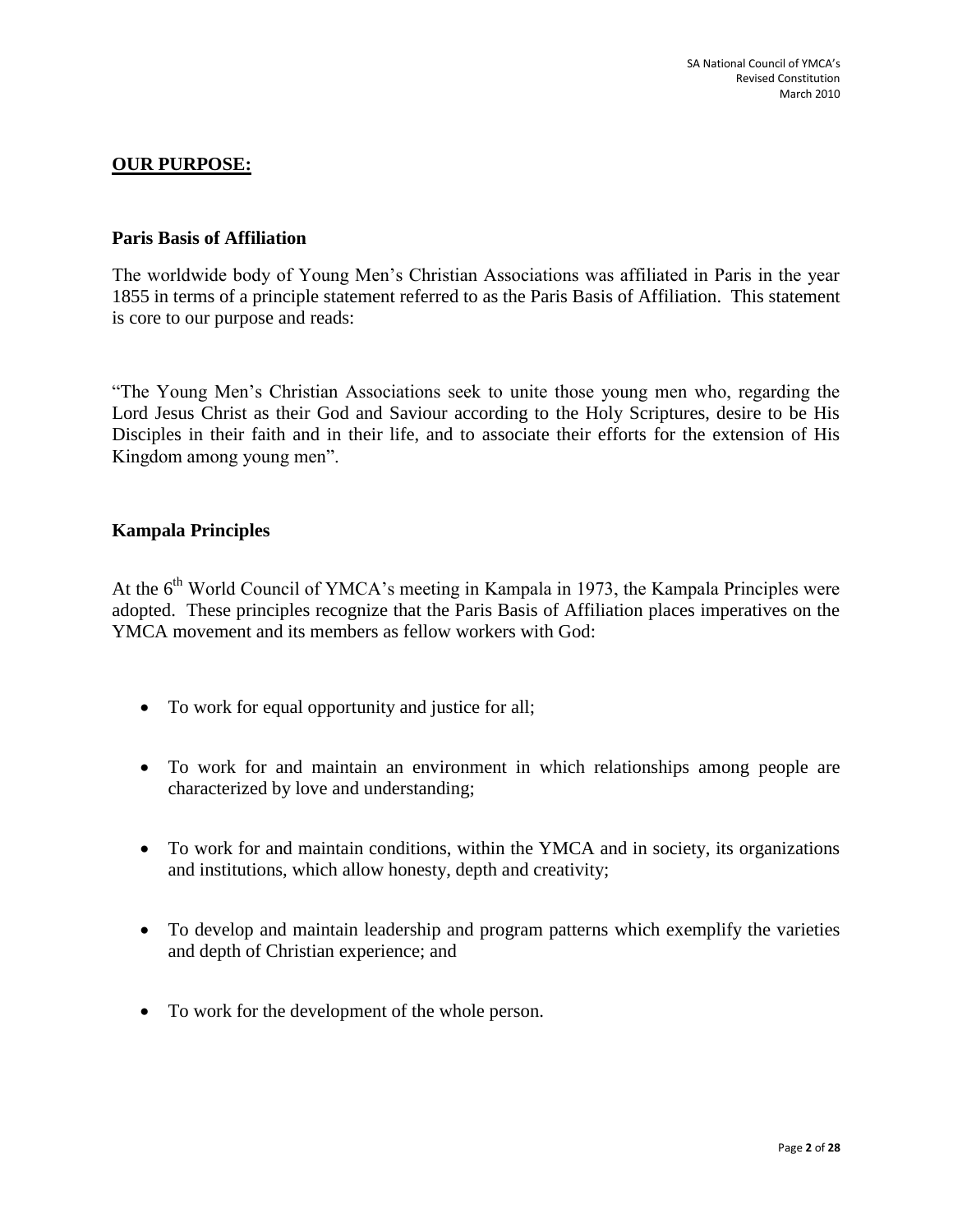# **Challenge 21**

At the 14<sup>th</sup> World Council of YMCA's meeting in Frechen, Germany in 1998, the YMCA movement committed itself to taking up challenges relevant to the  $21<sup>st</sup>$  century:

- Sharing the good news of Jesus Christ and striving for spiritual, intellectual and physical well-being of individuals and wholeness of communities;
- Empowering all, especially young people and women to take increased responsibilities and assume leadership at all levels and working towards an equitable society;
- Advocating for and promoting the rights of women and upholding the rights of children;
- Fostering dialogue and partnership between people of different faiths and ideologies and recognizing the cultural identities of people and promoting cultural renewal;
- Committing to work in solidarity with the poor, dispossessed, uprooted people and oppressed racial, religious and ethnic minorities;
- Seeking to be mediators and reconcilers in situations of conflict and working for meaningful participation and advancement of people and their own self-determination;
- Defending God's creation against all that would destroy it and preserving and protecting the earth's resources for coming generations.

To face these challenges, the YMCA will develop patterns of co-operation at all levels that enable self-sustenance and self-determination

# **OUR MISSION:**

To bring together the youth of South Africa and enable them to transform their communities into places where Christian Values and Principles are practiced.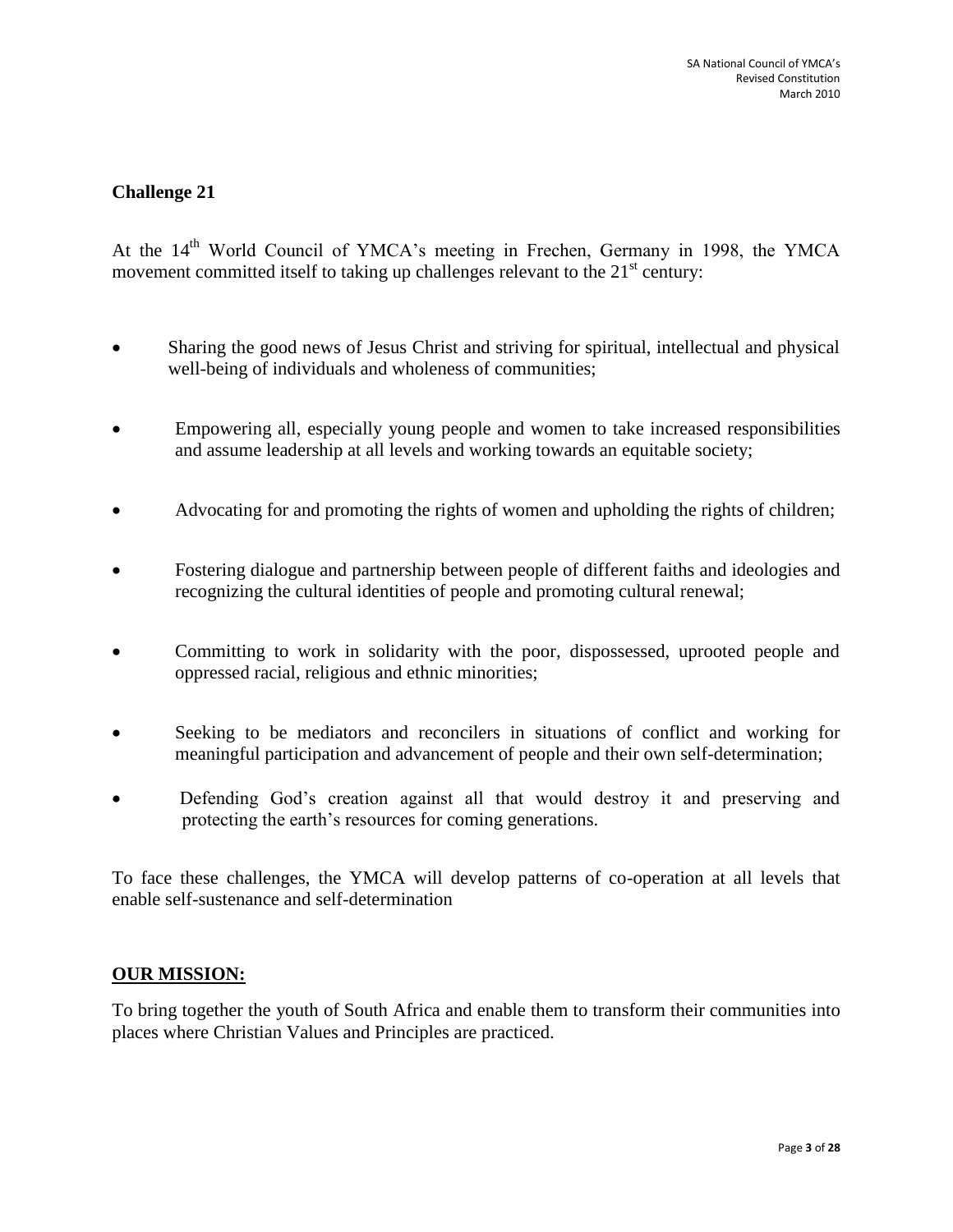# **TABLE OF CONTENTS**

| 1.              | <b>NAME.</b>            |  |
|-----------------|-------------------------|--|
| 2.              |                         |  |
| 3.              |                         |  |
| 4.              |                         |  |
| 5.              |                         |  |
| 6.              | <b>POWERS.</b>          |  |
| 7.              |                         |  |
| 8.              |                         |  |
| 9.              |                         |  |
| 10.             | <b>VOTING PROCEDURE</b> |  |
| 11.             |                         |  |
| 12.             |                         |  |
| 13.             |                         |  |
| 14 <sub>1</sub> |                         |  |
| 15.             | <b>MINUTES.</b>         |  |
| 16.             |                         |  |
| 17.             |                         |  |
| 18.             | <b>NOTICES.</b>         |  |
| 19.             |                         |  |
| 20.             |                         |  |
| 21.             |                         |  |
|                 |                         |  |

The South Africa Council of YMCA shall be a voluntary association registered as a fund-raising organization under the Fund Raising Act 107 of 1978 and as a Welfare Organisation under the National Welfare Act 100 of 1978.

The name of the Association shall be the South African National Council of Young Men's Christian **Associations (SA YMCAs).**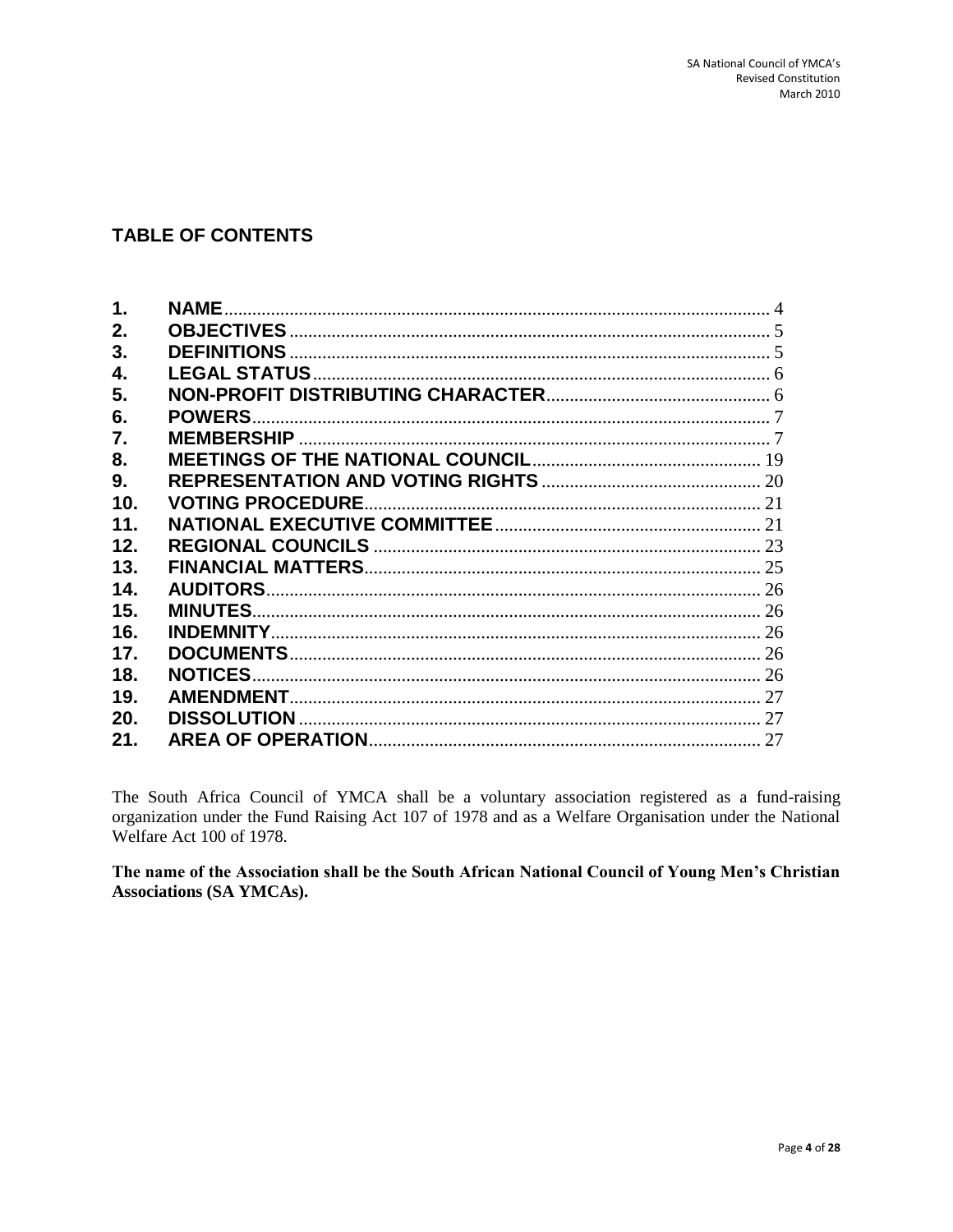#### <span id="page-4-0"></span>**1. OBJECTIVES**

The Association is a public, non-profit organization established to achieve the following objective:

• Informed by Christian values, we seek to prepare young people for life, leadership and service through focused development and sustainable programs.

#### <span id="page-4-1"></span>**2. DEFINITIONS**

- **2.1** In this National Constitution, unless the context indicates otherwise: Expressions defined in the Companies Act 1973 or its successor shall have the meanings given to them in that Act.
- **2.2** Words importing the singular include the plural and vice versa, words importing the masculine include the feminine, and words importing persons shall include associations, trusts and corporate bodies.
- **2.3** The following words and expressions shall have the following meaning:
	- **2.3.1** "Act" or "Companies Act" shall mean the Companies Act 1973 (No 61 of 1973 as amended) or its successor.
	- **2.3.2** National Constitution" shall mean this National Constitution.
	- **2.3.3** Association" shall mean either an "Autonomous Association" or a "Branch Association Member" of the National Council.
	- **2.3.4** "Autonomous Association" shall mean a local organization which is autonomous and which is accepted as a member of the National Council.
	- **2.3.5** "Branch Association" shall mean a local organization which is not autonomous and which is accepted as a member of the National Council.
	- **2.3.6** "Challenge 21" shall mean the commitment adopted in 1998 at the 14<sup>th</sup> World Council of YMCA's in Frechen, Germany and set out in the preamble to this Constitution.
	- **2.3.7** "Financial year" shall mean a continuous twelve (12) month period ending on the 31<sup>st</sup> day of March each year.
	- **2.3.8** Kampala Principles shall mean the principles recognized and adopted at the 6 th World Council meeting in Kampala in 1973 and set out in the preamble to this Constitution.
	- **2.3.9** "Member" shall mean any "Association" or individual person admitted to membership of the National Council.
	- **2.3.10** "National Council" shall mean the council constituted in terms of clause 6.18 of this Constitution.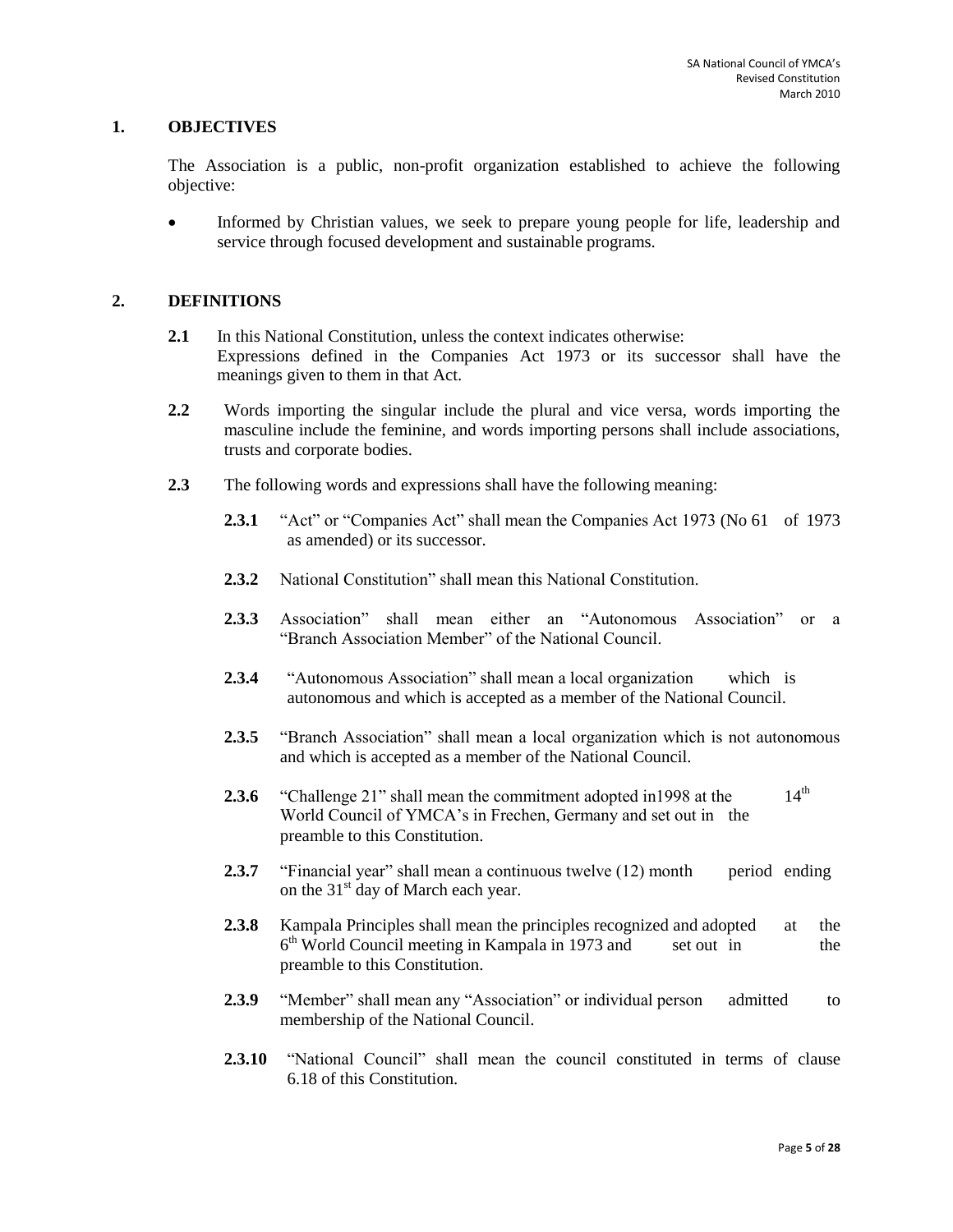- **2.3.11** "National Executive Committee" shall mean the National Executive constituted in terms of clause 9.
- **2.3.12** "National Member" shall mean an individual member elected in terms of paragraph 6.17.6
- **2.3.13** "Recognized Committee" shall mean a local organization established by the National Council either directly or through a Regional Council or an Association Member to initiate work consistent with the objectives of the National Council, preparatory to making application for Branch Association Membership.
- **2.3.14** "Regional Council" shall mean a council established by the National Council in a specific geographic area constituted in terms of clause 10.
- **2.3.15** "National Office" shall mean the office of the National Council.
- **2.3.16** "National President, National Vice-President, National Chairperson, National Treasurer and National General Secretary" shall mean those respective office-bearers of the National Council.
- **2.3.17** "Notified Address" shall mean the address of a Member as shown in the register of members of the "National Council".
- **2.3.18** "Paris Basis of Affiliation" shall mean the statement of principle which the world-wide body of Young Men's Christian Associations adopted in Paris in 1855, as set out in the preamble to this Constitution.
- **2.3.19** "Writing" and "written" includes printing, typing and other modes of reproducing words in a visible form.
- **2.3.20** The headings contained in this National Constitution are included for convenience or reference only and shall in no way affect or be taken into account in connection with the construction of this National Constitution.

#### <span id="page-5-0"></span>**3. LEGAL STATUS**

The Association is a body corporate with its own legal identity which is separate from its individual members. The Association shall continue to exist even if the members change. The Association may own property, enter into contracts, and sue or be sued in its own name.

#### <span id="page-5-1"></span>**4. NON-PROFIT DISTRIBUTING CHARACTER**

**4.1** The income and property of the Association shall be used solely for the promotion of its stated objectives outlined in paragraph2. No portion of the income or property of the Association shall be paid or distributed directly or indirectly to any person (other than in the ordinary course of undertaking any public benefit activity) or to any member of the Association, National Executive Committee or National Council, except as: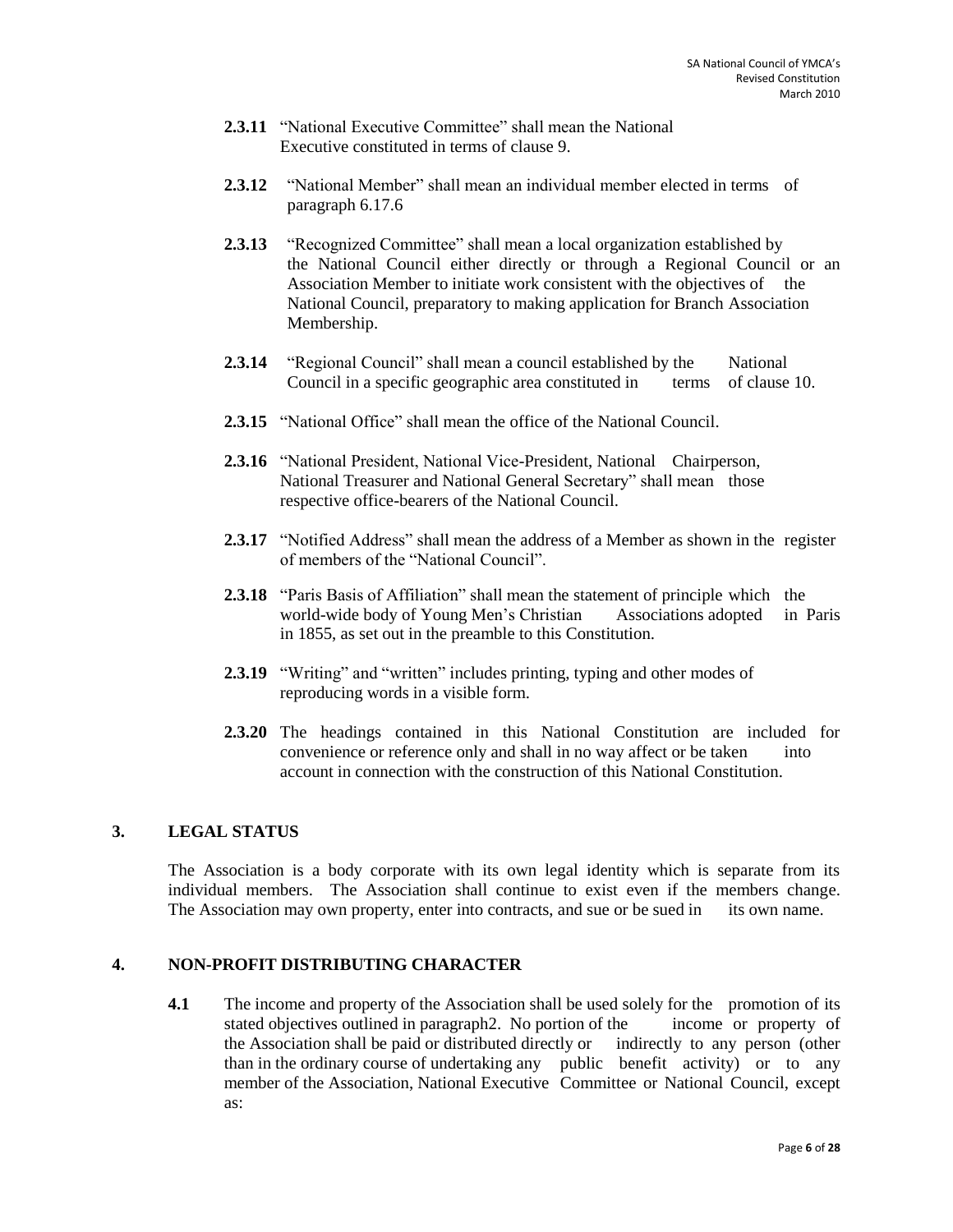- **4.1.1** Reasonable compensation for services rendered to the Association;
- **4.1.2** Re-imbursement of costs or expenses reasonably incurred on behalf of the Association.
- **4.2** Upon the dissolution of the Association, after all debts and commitments have been paid, any remaining assets shall not be paid or distributed amongst members, but shall be transferred by donation to some other non-profit organization which the National Executive Committee considers appropriate and which:
	- **4.2.1** Has objectives that are the same or similar to the objectives of the Association; and
	- **4.2.2** Should the Association be exempt from the payment of taxes and duties, is also exempt from the same taxes and duties.

#### <span id="page-6-0"></span>**5. POWERS**

The Association, acting through its National Executive Committee or at the Annual General Meeting shall have all the powers necessary for it to carry out its objectives as stated in paragraph 1.

#### <span id="page-6-1"></span>**6. MEMBERSHIP OF THE NATIONAL COUNCIL**

#### **6.1 CATEGORIES OF MEMBERSHIP**

#### **6.1.1 Association Members**:

Consisting of two (2) sub-categories:

- **6.1.1.1** Autonomous Association Members
- **6.1.1.2** Branch Association Members

#### **6.1.2 Individual Members**:

Consisting of three (3) sub-categories:

- **6.1.2.1** National President and National Vice-President
- **6.1.2.2** National Executive Committee Members
- **6.1.2.3** Elected National Members

#### **6.2 ADMISSION TO ASSOCIATION MEMBERSHIP**

Admission to Association Membership of the National Council shall be by approval of the National Council at an Annual General Meeting on receipt of:

**6.2.1** A written application including a written commitment to the objectives in the Paris Basis of Affiliation, Kampala Principles and Challenge 21 and an undertaking to comply with the Charter for South African YMCA's;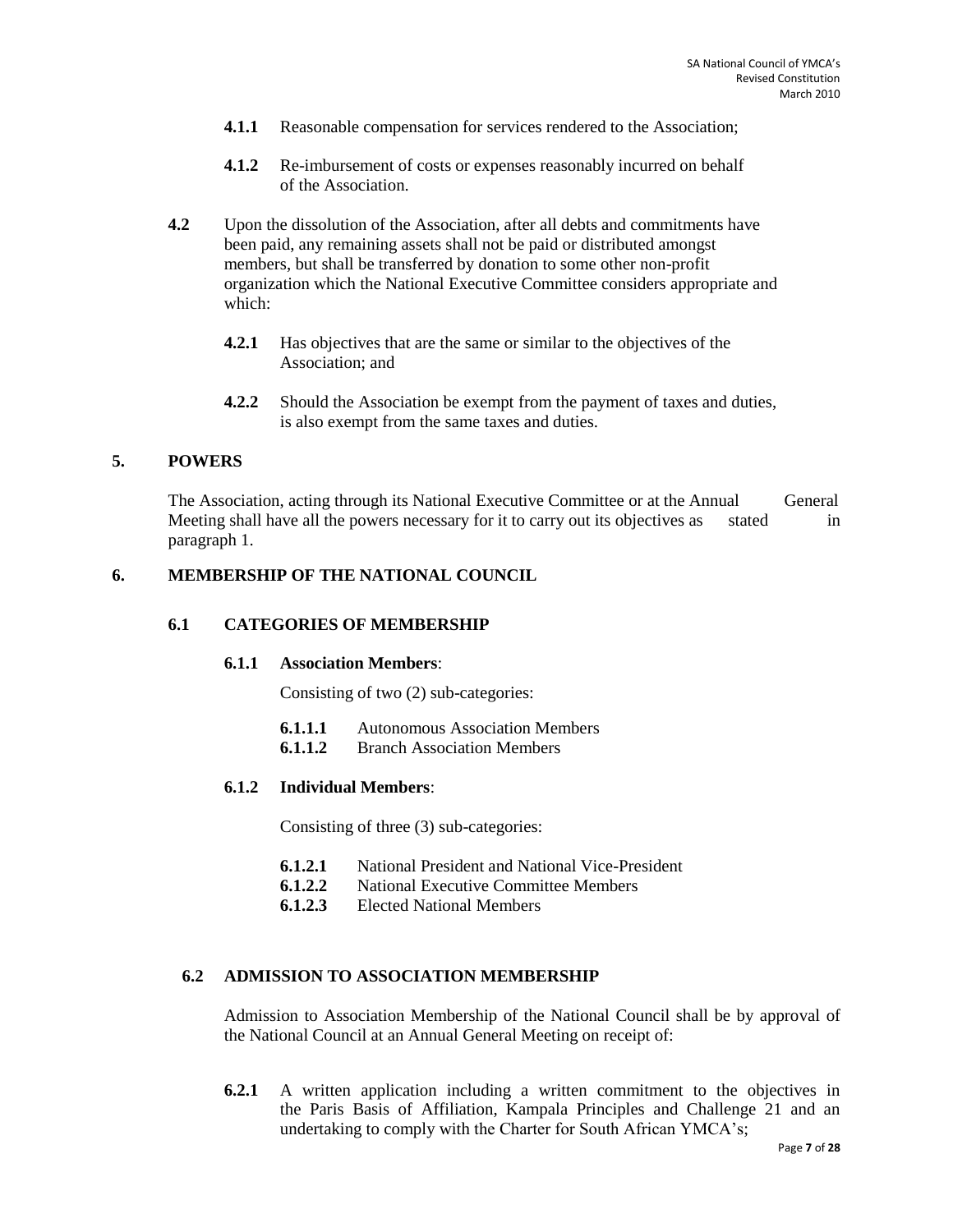- **6.2.2** A recommendation of the National Executive Committee;
- **6.2.3** A copy of the Constitution of the body applying for membership certified as a true copy by the Chairperson and General Secretary of that body;
- **6.2.4** A list of the names and addresses of the members of the Management Committee of the body;

Provided that the National Executive Committee may in its discretion grant provisional Branch Association membership, subject to ratification at the next Annual General Meeting of the National Council.

# **6.3 GENERAL REQUIREMENTS FOR AUTONOMOUS ASSOCIATION MEMBERSHIP**

No organization, association or corporation shall be an Autonomous Association Member of the National Council unless it satisfies the following general requirements:

- **6.3.1** Its name shall include the words "Young Men's Christian Association";
- **6.3.2** The member recognizes that it is permitted to include the words "Young Men's Christian Association" as part of its name only for as long as it remains a member and acknowledges that the inclusion of the words is subject to the authority and license of the National Council;
- **6.3.3** Its objectives include the Paris Basis of Affiliation, Kampala Principles and Challenge 21;
- **6.3.4** By its constitution it limits the rights of voting on the matter of its election of office bearers and the Autonomous Association's Management Committee to persons who subscribe to the Paris Basis of Affiliation, Kampala Principles and Challenge 21.
- **6.3.5** It shall accept in writing to comply with the Charter for South African YMCA's**.**

#### **6.4 GENERAL REQUIREMENTS FOR BRANCH ASSOCIATION MEMBERSHIP**

No organizations, association or corporation shall be a Branch Association Member of the National Council unless it satisfies the following general requirements:

- **6.4.1** Its name shall include the words "Young Men's Christian Association";
- **6.4.2** Such member recognizes that it is permitted to include the words "The Young Men's Christian Association" as part of its name only for so long as it remains a member and acknowledges that the inclusion of the words is subject to the authority and license of the National Council;
- **6.4.3** Its objectives shall include the Paris Basis of Affiliation, Kampala Principles and Challenge 21;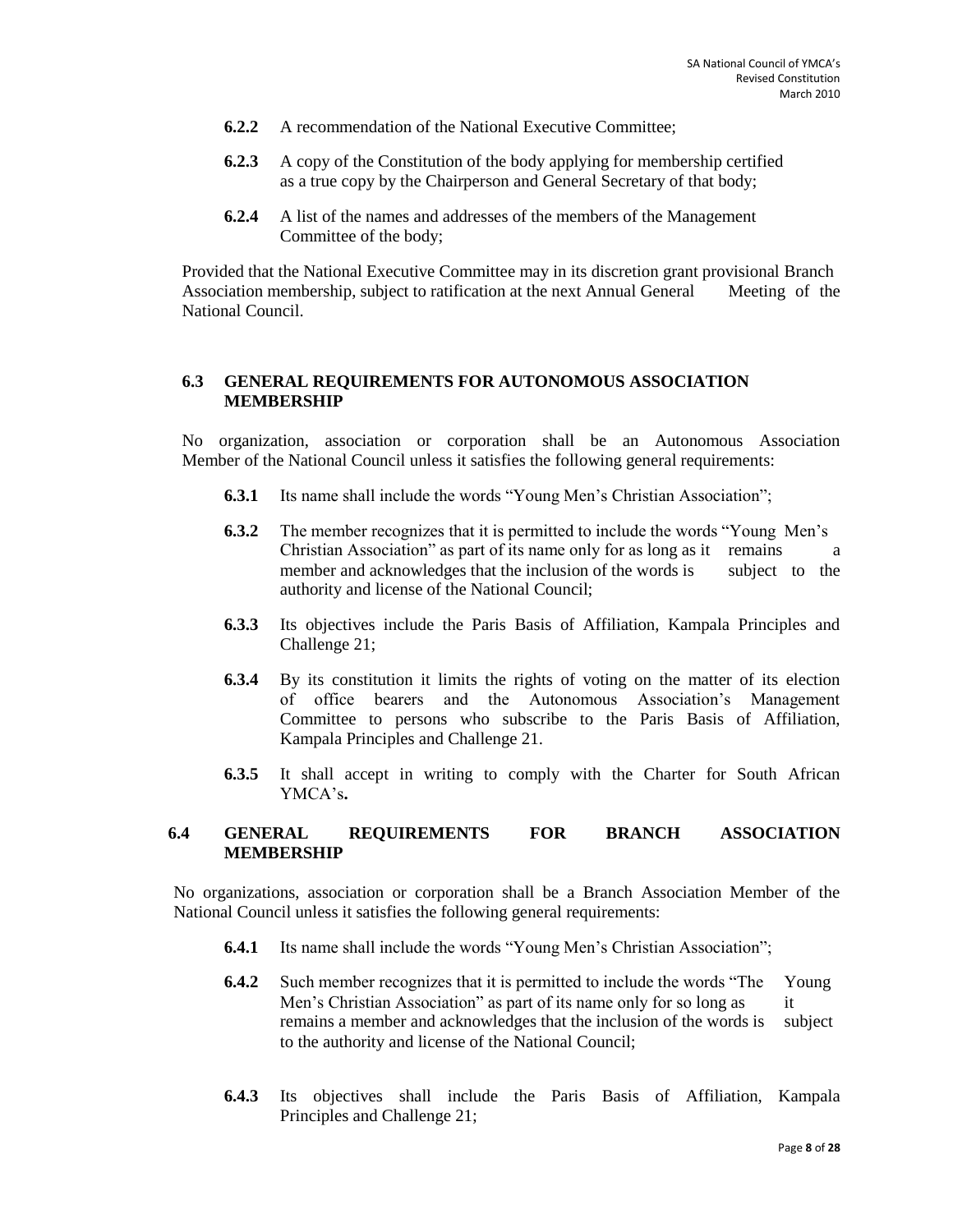- **6.4.4** By its Constitution it limits the right to vote at its election of office bearers and the Association's Management Committee to persons who subscribe to the Paris Basis of Affiliation, Kampala Principles and Challenge 21;
- **6.4.5** Its Management Committee shall be comprised of individuals who are committed to the attainment of the Association's objectives, particularly its Christian purposes as expressed in the Paris Basis of Affiliation, Kampala Principles and Challenge 21;
- **6.4.6** It shall have signified in writing its acceptance of the National Constitution of the National Council;
- **6.4.7** Its constitution shall conform to any other provision contained in the National Constitution of the National Council.
- **6.4.8** It shall accept in writing to comply with the Charter for South African YMCA's.

#### **6.5 SPECIFIC REQUIREMENTS FOR AUTONOMOUS ASSOCIATION MEMBERSHIP**

Compliance with the requirements for Autonomous Association Membership shall be determined by the National Executive Committee and approved by the National Council. The specific requirements for admission to Autonomous Association Membership shall be:

- **6.5.1** It shall comply with the general qualifications for Association Membership contained in paragraph 6.3.
- **6.5.2** Its constitution shall include clauses relating to:
	- Objectives
	- Affiliation
	- **Dissolution**
	- Alterations to the Constitution
- **6.5.3** The sections of its constitution relating to "name" and "area of operation" shall be approved by the National Council in order to preserve the rights of other Association Members.
- **6.5.4** It shall have effectively implemented its objectives and in particular the Christian purpose of the Association in accordance with the Paris Basis of Affiliation, Kampala Principles and Challenge 21.
- **6.5.5** It shall have maintained over a period of time a balanced program of activities of a reasonable size and scope.
- **6.5.6** It shall have an established and viable membership including a significant proportion of Full Members.
- **6.5.7** It shall have a record of sound management, administration and financial stability.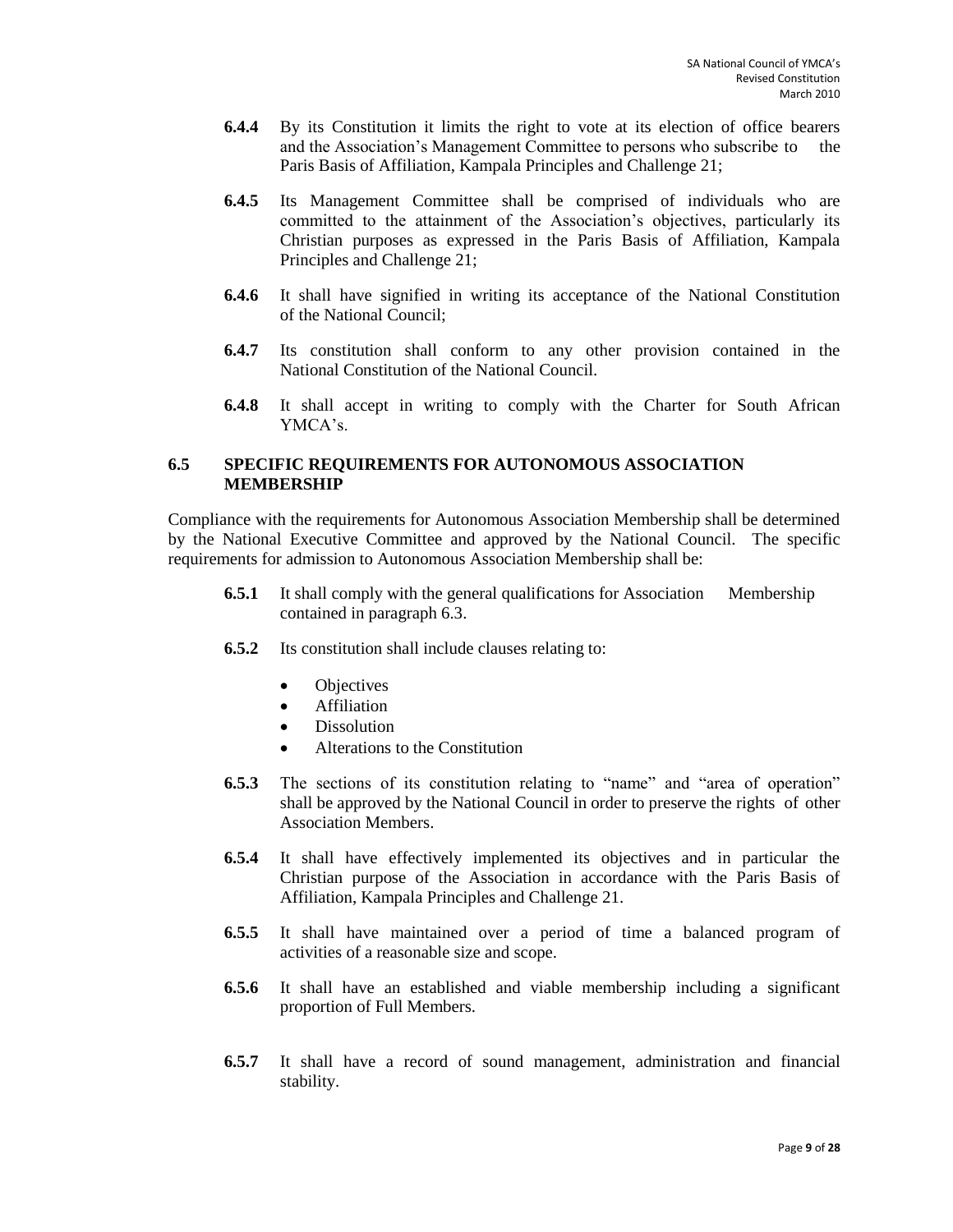**6.5.7** It shall have a full-time General Secretary employed after consultation with the National Executive Committee provided that in exceptional circumstances the Association may be released from this requirement by the National Executive Committee, subject to confirmation by the National Council.

# **6.6 SPECIFIC REQUIREMENTS FOR BRANCH ASSOCIATION MEMBERSHIP**

The specific requirements for admission to Branch Association Membership shall be:

- **6.6.1** It shall comply with the General Qualifications for Association membership contained in paragraph 6.4;
- **6.6.2** The sections of its Constitutions relating to "name" and "area of operation" shall be approved by the National Council in order to preserve the rights of other Association Members.
- **6.6.3** It shall be a branch of, and subject to direction by either the National Council or an Autonomous Association Member.

# **6.7 CESSATION OF ASSOCIATION MEMBERSHIP**

- **6.7.1** An Association Member shall cease to be a member of the National Council upon the revocation of its membership becoming effective in the manner provided in this National Constitution.
- **6.7.2** An Association Member may cause its membership of the National Council to cease by an act of resignation pursuant to the following procedure:
	- **6.7.2.1** The Association Member wishing to resign shall give the National Council, through the National Executive Committee, three (3) calendar months' notice of its intention to resign. Such notice shall be in writing and sent by registered mail to the National General Secretary. The notice shall set out the reasons for the member wishing to resign.
	- **6.7.2.2** During the notice period, the member and the National Executive Committee shall make every reasonable effort to resolve the issue stated in the notice of intention to resign.
	- **6.7.2.3** Should these endeavors be unsuccessful, cessation of membership shall, subject to paragraph  $6.7.2.1$ , come into effect three(3) calendar months after the date of the notice of intention to resign, but not before an agreement has been concluded between the member and the National Council in terms of paragraph 6.7.2.4.
	- **6.7.2.4** No Association Member shall resign its membership of the National Council until the member and the National Council have reached written agreement as to how the member will account to the National Council for assets funded by the National Council or transferred to the member prior to resignation, and for the assumption by the member of related liabilities.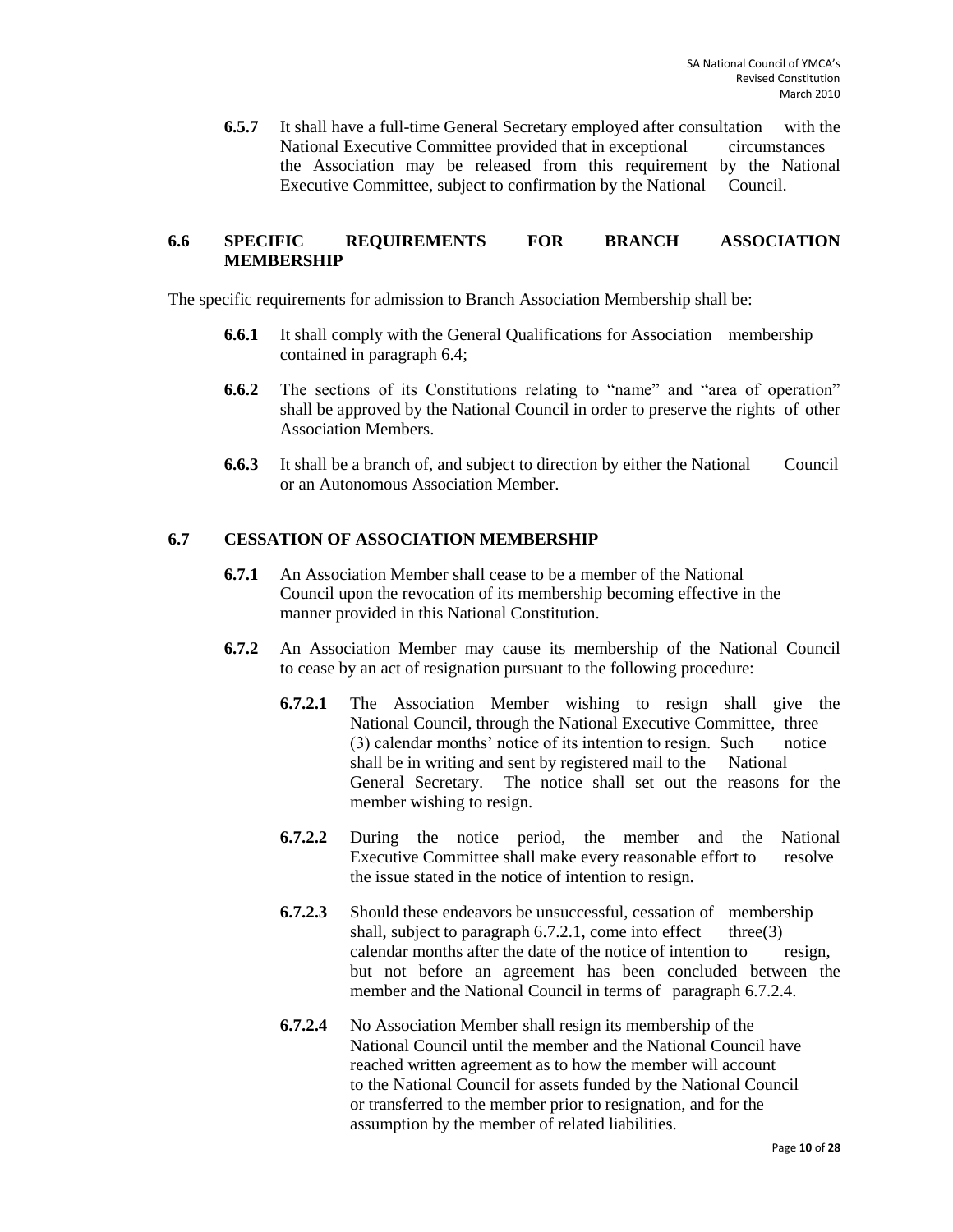#### **6.8 SUSPENSION OF ASSOCIATION MEMBERSHIP**

Subject to the appeal provisions of paragraph 6.9 membership of any Association Member may at any time be suspended by the National Executive Committee after due consultation with that member if:

**6.8.1** In the opinion of the National Executive Committee the Association Member: is not acting or its activities are not being conducted by its Management Committee in accordance with the members' objectives as stated in its constitution or in accordance with the Paris Basis of Affiliation, Kampala Principles and Challenge 21;

#### **OR**

Is acting or its activities are being conducted by its Management Committee in a manner which may in the opinion of the National Executive Committee, bring itself or the National Council and its members, into disrepute;

#### **OR**

Fails to meet its agreed financial or other obligations to the National Council;

#### **OR**

Fails or refuses to comply with the requirements of this National Constitution.

- **6.8.2** Any alteration is made to the Constitution of a Branch Association Member without the prior written consent of the National Executive Committee being obtained.
- **6.8.3** Any alteration is made to the Constitution of an Autonomous Association Member in relation to:
	- Name
	- Area of operation
	- **Objectives**
	- Affiliation
	- Dissolution
	- Alterations to the constitution

Without the prior written consent of the National Executive Committee being obtained.

# **6.9 APPEAL AGAINST SUSPENSION**

**6.9.1** If the membership of an Association Member is suspended by the National Executive Committee under paragraph 6.8, the National Executive Committee shall forward to the Association member ("the Appellant") by prepaid registered post addressed to the Appellant at its notified address, notice in writing of its suspension. The notice shall contain details of the reason for suspension.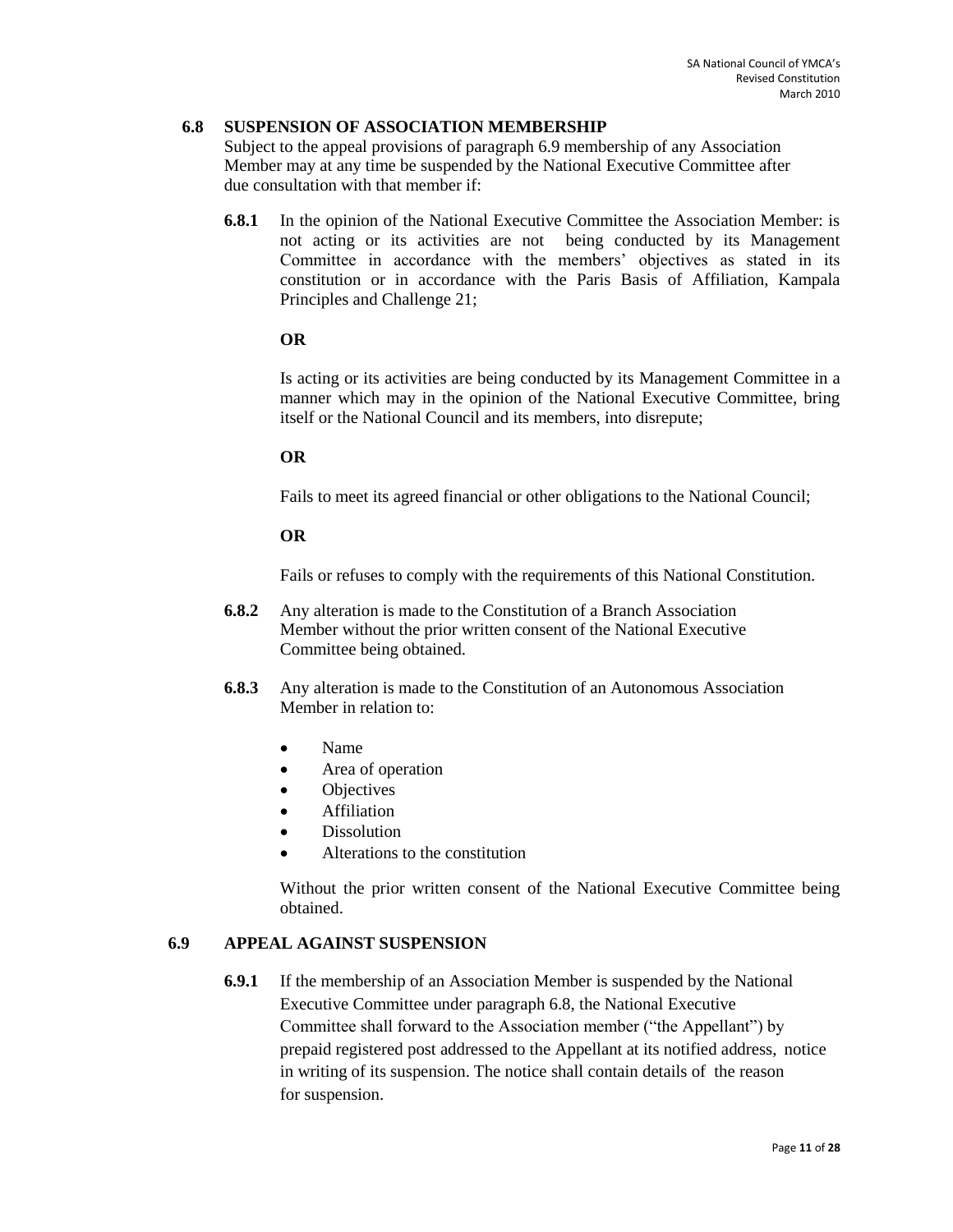- **6.9.2** Within sixty (60) days from date of the posting of a notice of suspension (or with the written approval of the National Executive Committee at any time after sixty (60) days) the Appellant may give written notice to the National Executive Committee delivered to the National Office of its intention to appeal against suspension ("the Notice of Appeal"). The notice shall specify the reasons why the Appellant's suspension of its membership should be cancelled and its full rights of membership restored.
- **6.9.3** If the Appellant has been served with a notice of suspension of its membership under paragraph 6.9.1, and fails to deliver the Notice of Appeal within the time prescribed in paragraph 6.9.2, the National Executive Committee may in its discretion either revoke the membership of the Appellant (in which case the revocation shall be immediate and the Appellant shall cease to be a member) or take such other action in respect of the Appellant's membership (including continued suspension) as the National Executive Committee may deem appropriate.

Such action shall be subject to ratification by the National Council at the subsequent Annual General Meeting or a Special Meeting called for that purpose.

- **6.9.4** If the Appellant delivers the Notice of Appeal to the National Office in the manner prescribed in paragraph 6.9.2 the National Executive Committee shall either notify the Appellant that the suspension of its membership has been cancelled (in which case the full rights of membership of the National Council will be restored to the Appellant) or it shall convene a Special Meeting of the National Council for the hearing the appeal on a date not later than forty days after delivery to the National Office of the Notice of Appeal (or a later date mutually agreed between the National Executive Committee and the Appellant). At such Special Meeting the Appellant shall be entitled to be heard or to present a written submission containing reasons why the suspension of its membership should be cancelled and its full rights of membership restored. The members present at the Special Meeting (other than the Appellant) may resolve by special resolution to dismiss the Appeal and to expel the Appellant from membership of the National Council, in which case the Appellant's membership shall be revoked, and the Appellant cease to be a member. If there is no special resolution passed the suspension of the Appellant's membership may be cancelled or varied in such a manner as a majority of the members (other than the Appellant) present may determine by an ordinary resolution.
- **6.9.5** No Association Member which has been served with a notice of suspension of its membership, nor any representative or member shall be entitled to attend or vote at any meeting of the National Council, (other than as provided in paragraph 6.9.4) until such time as the suspension of its membership of the National Council has been revoked.

# **6.10 USE OF THE NAME "YOUNG MEN'S CHRISTIAN ASSOCIATION"**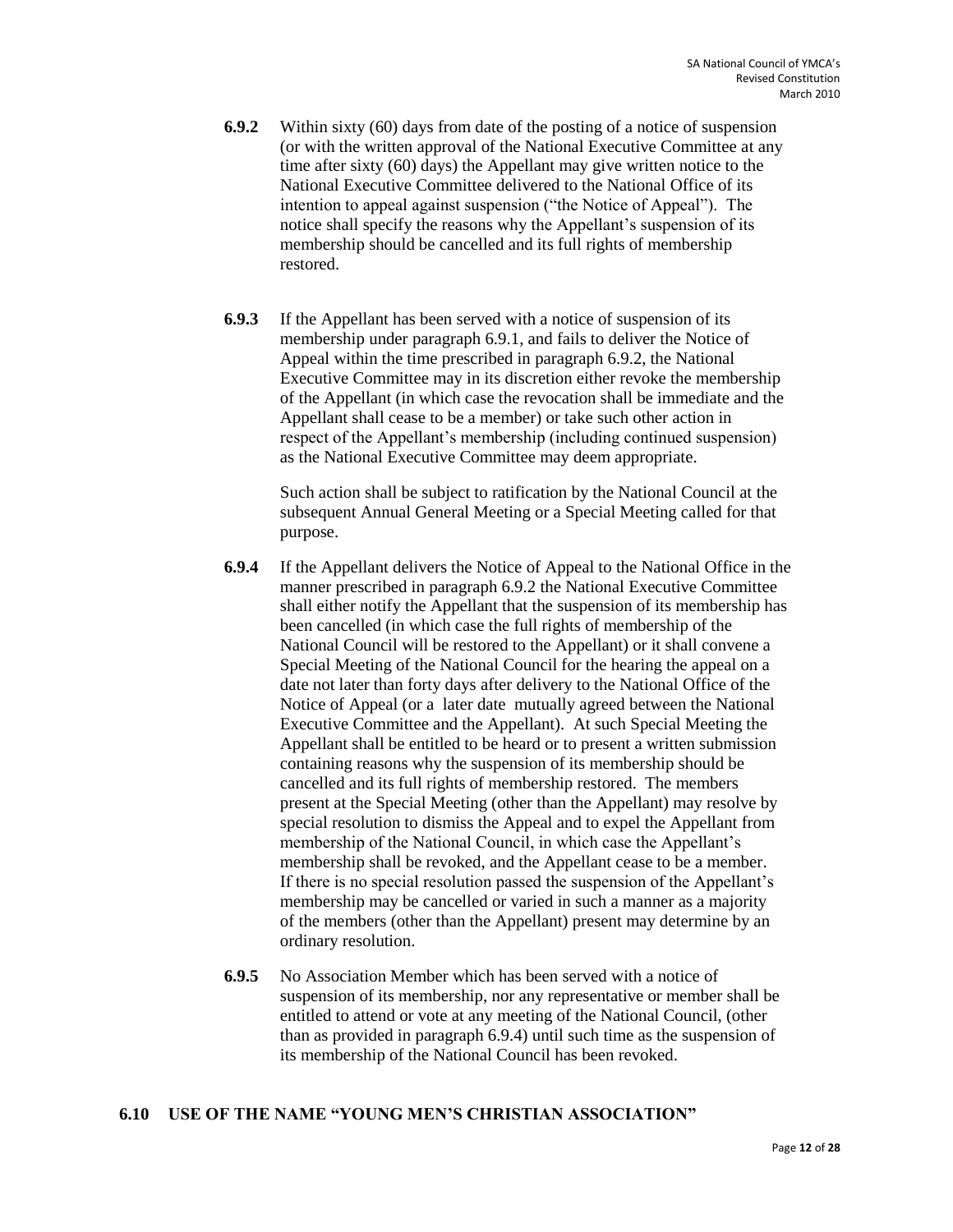If the membership of any Association Member is revoked under paragraph 6.8 or if a member ceases for any reason to be a member of the National Council, then that member shall change its name to a name not containing the words "Young Men's Christian Association" or any words or initials which would be likely to associate it in any way with the National Council or with the Young Men's Christian Association, and shall cease to use in connection with its activities any trademarks, symbols or designs registered in the name of the National Council, or which would be likely to associate it with the National Council or with the Young Men's Christian Association.

# **6.11 REVOCATION OF ASSOCIATION MEMBERSHIP**

Should the membership of a Association be revoked, the National Executive Committee shall ensure that any assets funded by the National Council are secured and seek to reach an equitable agreement with any surviving organization concerning ownership of all other assets of the Association.

# **6.12 ANNUAL REVIEW OF MEMBERSHIP**

The National Executive Committee shall conduct an annual review of the status of Autonomous Associations and Branch Associations and shall make recommendations to the National Council regarding changes in membership status.

# **6.13 ALTERATION OF STATUS FROM AUTONOMOUS ASSOCIATION TO BRANCH ASSOCIATION**

If in the opinion of the National Council, after a detailed report from National Executive Committee, an Autonomous Association fails to meet the specific requirements for an Autonomous Association under paragraph 6.5, the National Council shall have the right in its discretion to alter its status to that of a Branch Association. In these circumstances the National Executive Committee and the management of the Association shall meet and decide on the future ownership of the assets of the Association.

In the event of the Association and the National Executive Committee not being able to reach agreement with regard to the status of the Association, an arbitrator shall be appointed to settle the matter, with the arbitrator to be decided by mutual agreement.

# **6.14 FAIRSHARE**

- **6.14.1** Every Association Member shall pay Fairshare to the National Council as their share of the expenses of the National Council as determined by the members of the National Council at an Annual General Meeting. In exceptional circumstances a Member may be given a grant-in-aid by the National Executive Committee to meet all or part of their Fairshare. Individual members are not obliged to pay any Fairshare to the National Council.
- **6.14.2** A Member whose Fairshare or any installment is more than three (3) months overdue may be barred from voting at a meeting of the National Council where the amount is still unpaid at the time of the meeting.

#### **6.15 CONTINUING INFORMATION TO BE SUPPLIED BY ASSOCIATION MEMBERS**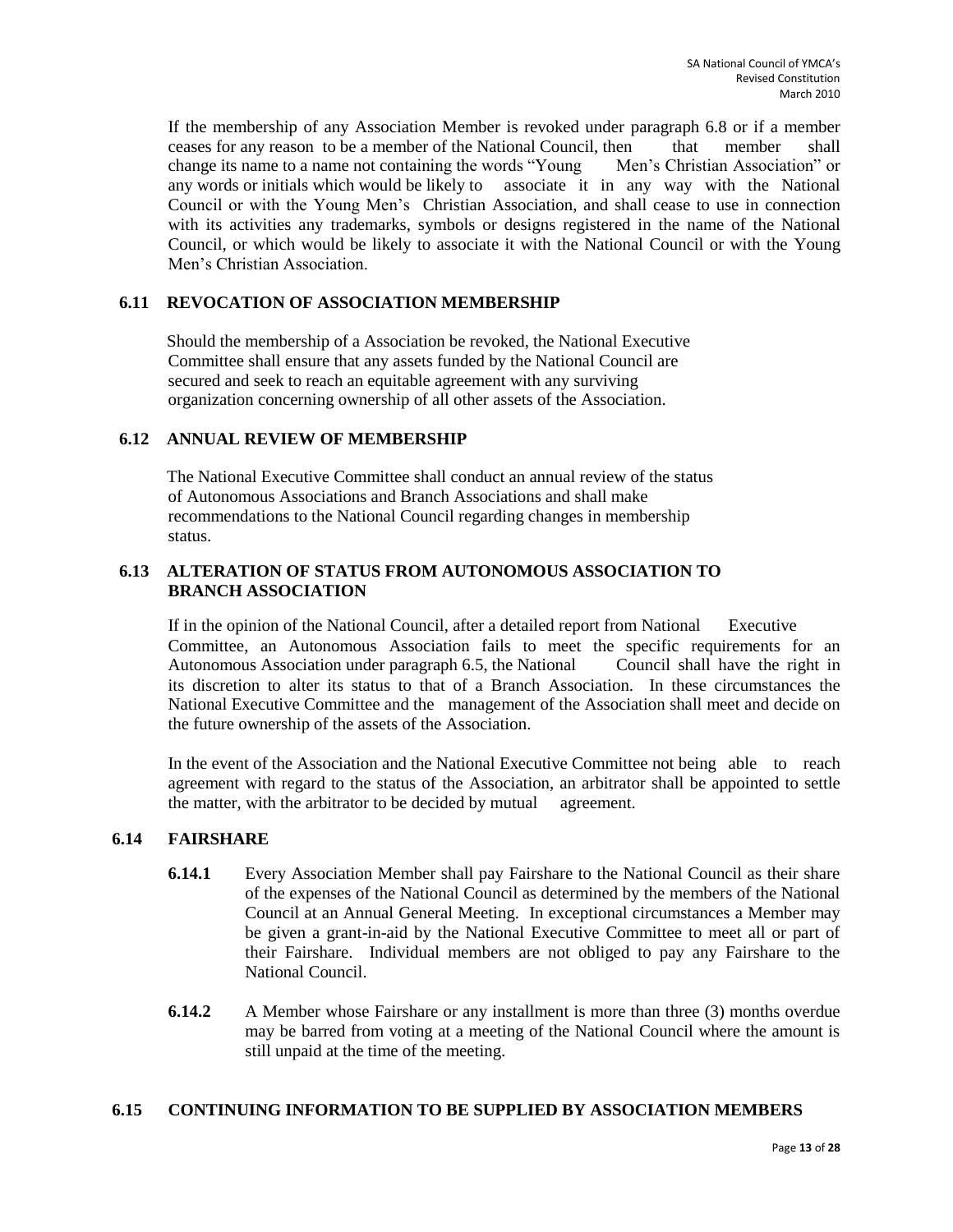- **6.15.1** Every Association Member shall furnish copies of its Annual Report and audited financial statements with the National Office within thirty (30) days of their issue.
- **6.15.2** Every Autonomous Association Member shall lodge with the National General Secretary, for approval by the National Council, a copy of any proposed alteration or amendment to its constitution in the clauses specified in paragraph 6.8.3 and no such amendment should be effected unless and until approved by the National Council. All other alterations must be notified to the National Council.
- **6.15.3** Every Branch Association Member shall lodge with the National General Secretary, for approval by the National Council, a copy of any proposed alteration or amendment to its constitution and no such amendment should be effected unless and until approved by the National Council.

#### **6.16 RECOGNISED COMMITTEES**

#### **6.16.1 Purpose**

The purpose of a Recognized Committee is to investigate the establishment of a Branch Association and to commence work towards meeting local needs falling within the objectives of the National Council. Such work will be preparatory to the acceptance of a constitution by Branch Association Members, the appointment of a Board of Management and admission as a Branch Association Member in terms of paragraph 6.4.

# **6.16.2 Appointment**

Recognized Committees shall be appointed by the National Council at an Annual General Meeting on receipt of:

- **6.16.2.1** A written application including a list of names and addresses of the members of the Recognized Committee.
- **6.16.2.2** A recommendation from an Association Member, Regional Council or the National Executive Committee that provisional appointment is granted by the National Executive Committee.

#### **6.16.3 Qualifications of Recognition**

The appointment of Recognized Committees shall be subject to:

**6.16.3.1** The members of the Recognized Committee undertaking to operate in a manner laid down by the National Council and in accordance with the National Council Standard Rules for Recognized Committees.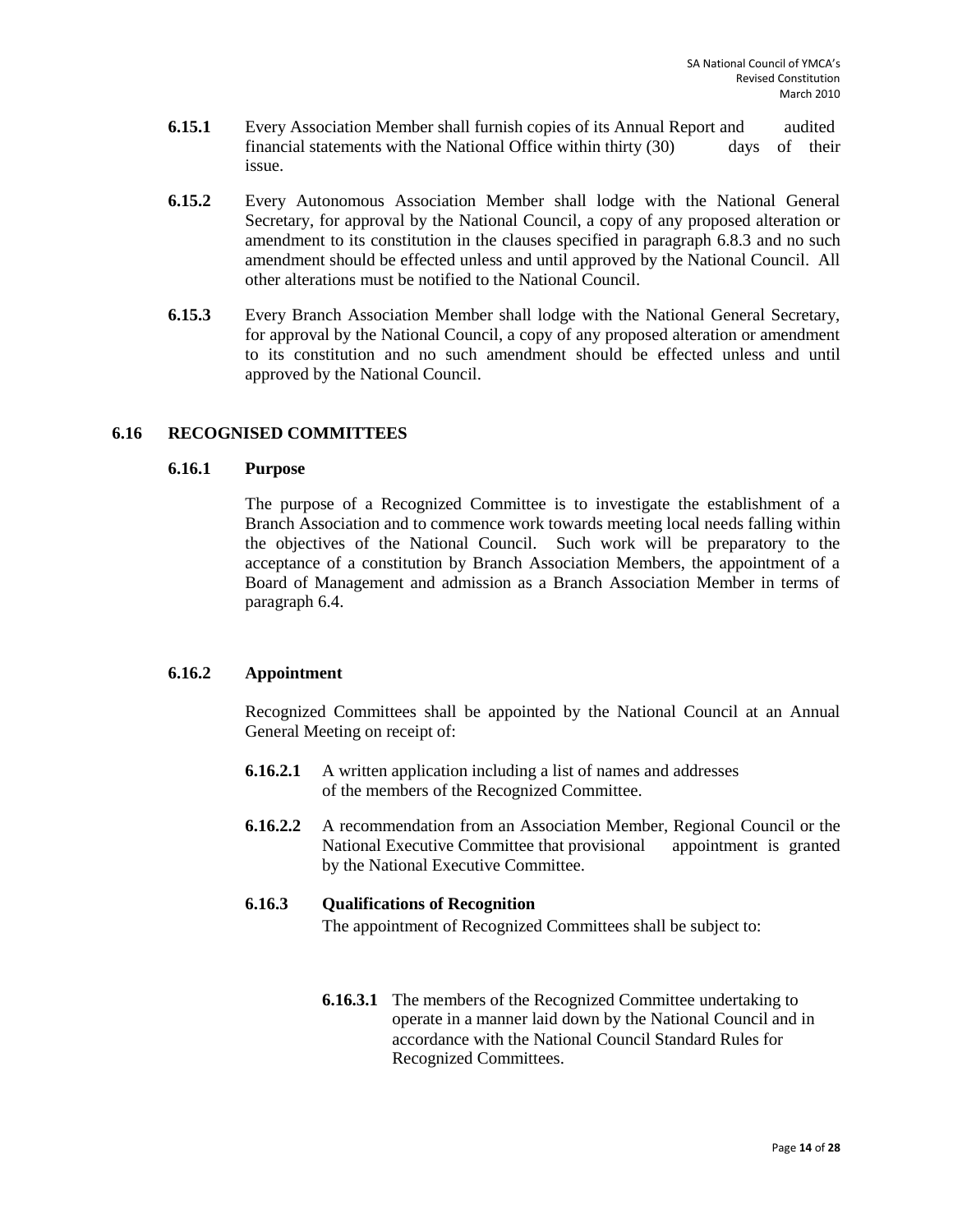**6.16.3.2** The members of the Recognized Committee subscribing to the Paris Basis of Affiliation, Kampala Principles and Challenge 21.

The members of the Recognized Committee undertake to use the YMCA's name and emblems only by license from the National Council.

# **6.17 INDIVIDUAL MEMBERS**

#### **6.17.1 Categories of Individual Membership**

There shall be three categories of Individual Membership, as follows:

- **6.17.1.1** The National President and Vice-President
- **6.17.1.2** National Executive Committee Members
- **6.17.1.3** Elected Individual Members

# **6.17.2 Qualifications for Individual Membership**

The qualifications for persons elected as Individual Members shall be as follows:

- **6.17.2.1** They shall be eighteen years of age or over.
- **6.17.2.2** They shall signify their acceptance of the National Constitution of the National Council.
- **6.17.2.3** They shall be Full Members of an Association Member.

#### **6.17.3 Election and Terms of Office**

The National Council shall at its Annual General Meeting every three years by way of election (and at any Annual General Meeting for the purpose of filling any casual vacancy), make the following appointments from among its members or from among the Full Members of its Association Members:

#### **6.17.3.1 National President**

The National President's term of office shall be three (3) years, subject to the incumbent being eligible for re-election for a further term of three (3) years and provided that their term of office is limited to two (2) consecutive terms or six (6) consecutive years. After an interval of three (3) years, be eligible for re-election provided that their term of office is limited to two (2) consecutive terms or six (6) consecutive years. The National President shall ex officio be a member of all National Committees and shall have the right to vote at National Executive Committee meetings.

# **6.17.3.2 Vice-President**

The Vice-President's term of office shall be three (3) years and they shall be eligible for re-election provided that their term of office is limited to two (2) consecutive terms or six (6) consecutive years. After an interval of three (3) years the Vice-President shall be eligible for re-election. The Vice-President may be invited to attend National Executive Committee meetings but will not be entitled to vote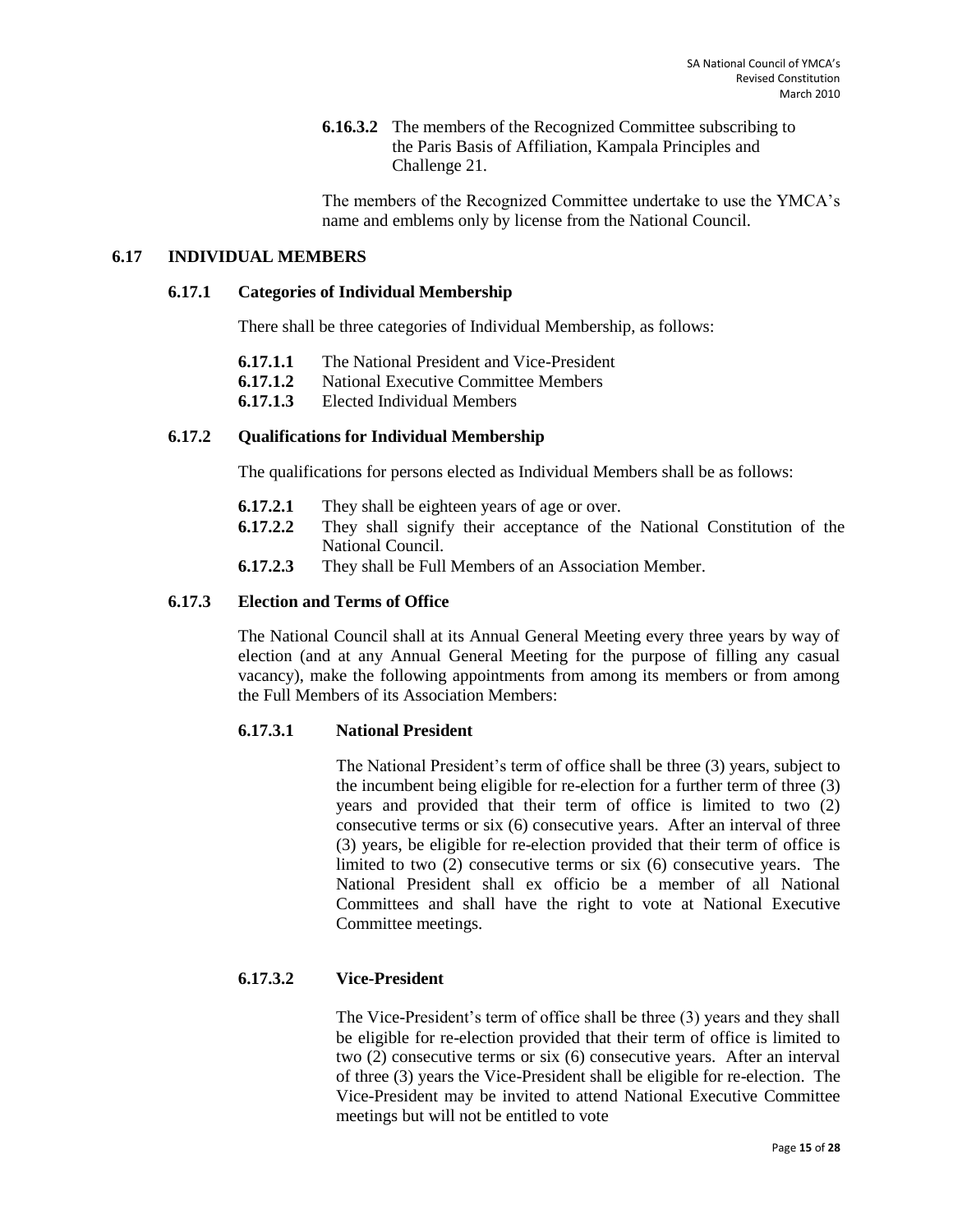#### **6.17.4 Nomination Procedures**

#### **6.17.4.1 National President**

Each Regional Council shall forward a nominee for the position of National President to the National General Secretary at least six (6) months prior to the date of election or re-election of the National President. The Annual General Meeting of the National Council shall elect a National President from these nominees.

#### **6.17.4.2 Vice-President**

The Vice-President to be elected at the Annual General Meeting of the National Council shall be nominated in writing on the prescribed form by an Association Member. Such nominations shall be lodged with the National General Secretary at least fourteen days before the Annual General Meeting of the National Council and shall contain the nominee's written acceptance of nomination.

# **6.17.5 National Executive Committee Members**

The National Council shall at its Annual General Meeting ever three years by way of election (and at any Annual General Meeting for the purpose of filling any casual vacancy), make the following appointments in respect of the National Executive Committee;

#### **6.17.5.1 Election and Terms of Office**

The National Executive Committee shall consist of the following members:

National Chairperson National Treasurer One (1) Regional Representative from each Regional Council elected in terms of paragraph 6.17.5.3.3. Two (2) Youth Representatives elected and nominated by the National Youth Council One (1) Gender Representative elected in terms of paragraph 6.17.5.3.4. One (1) Staff Representative Up to two (2) Additional Members elected to represent special fields of YMCA work National General Secretary (without a vote)

**6.17.5.2** The National Chairperson, National Treasurer, Regional Representatives, Gender Representative and Additional Members, shall be elected at the Annual General Meeting of the National Council and shall be eligible for re-election provided the National Chairperson does not hold office for more than six (6) consecutive years. Similarly, the National Treasurer, Regional Representatives, Youth Representatives, Gender Representative, Staff Representative and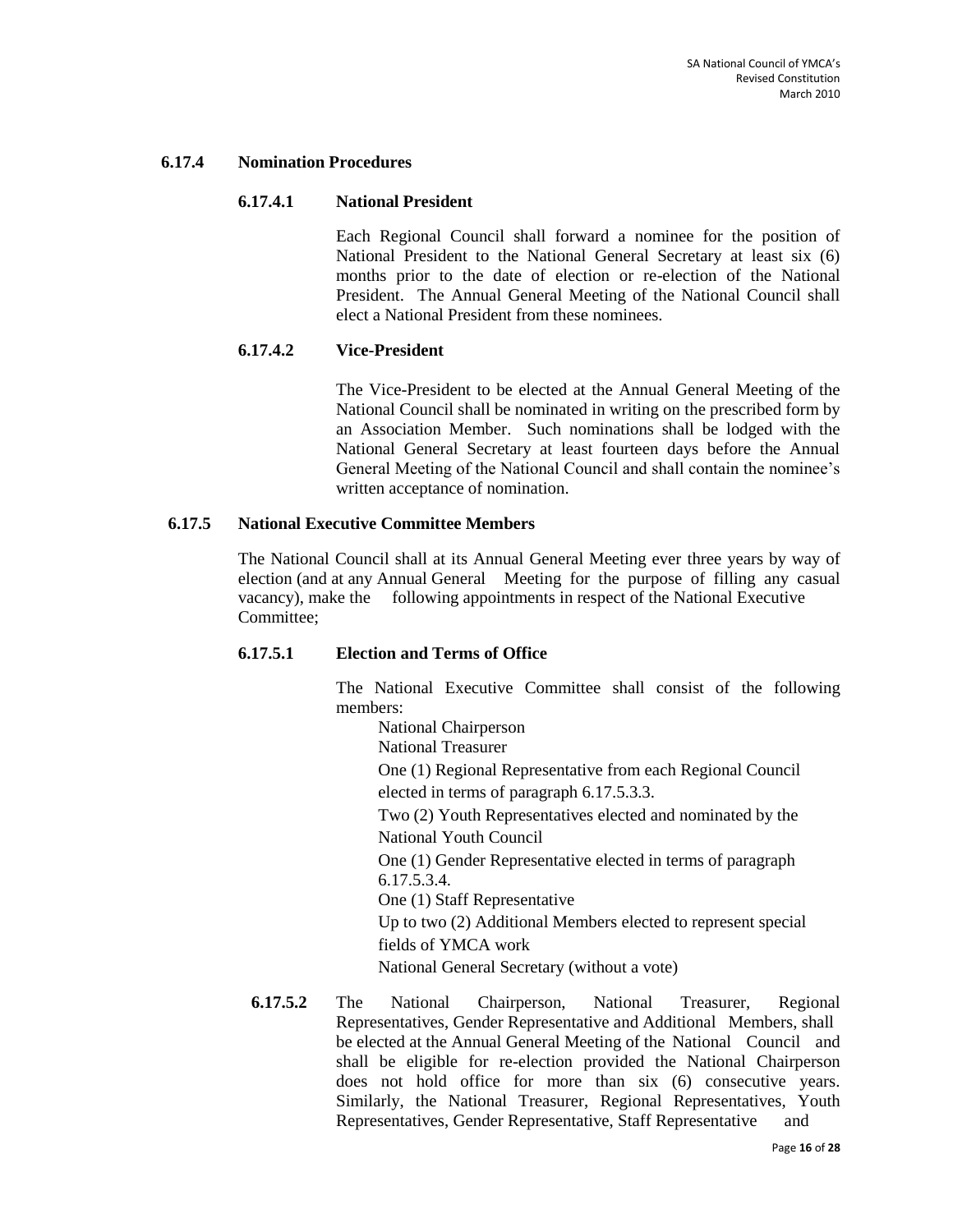Additional Members shall not hold office for more than six (6) consecutive years

#### **6.17.5.3 Nomination Procedures**

The following procedure shall apply for the election of National Executive Committee members:

#### **6.17.5.3.1 The National Chairperson**

Nominations proposed and seconded by Regional Councils shall be lodged in writing with the National General Secretary at least fourteen (14) days before the Annual General Meeting, and shall contain the nominee's written acceptance of their nomination. The Annual General Meeting of the National Council shall elect the National Chairperson.

#### **6.17.5.3.2 National Treasurer**

The National Executive Committee shall nominate one (1) person for election at the Annual General Meeting. The nominee for National Treasurer shall indicate their acceptance of the position in writing.

#### **6.17.5.3.3 Regional Representatives**

Each Regional Council shall nominate one (1) person for election at the Annual General Meeting as its representative and one (1) alternate. The nominees shall be members of the nominating Regional Council.

#### **6.17.5.3.4 Gender Representative**

The National Executive Committee shall nominate one (1) person for election at the Annual General Meeting. The nominee for Gender Representative shall indicate their acceptance of the position in writing.

#### **6.17.5.3.5 Staff Representative**

The National Executive Committee shall nominate one (1) person for election at the Annual General Meeting. The nominee for Staff Representative shall indicate their acceptance of the position in writing.

#### **6.17.5.3.6 Additional Members**

The National Executive Committee may, as required nominate up to two (2) persons for election at the Annual General Meeting as Additional Members of the National Executive Committee to represent special fields of YMCA work. Members of the National Council shall recommend the establishment of a Special Field Portfolio to the National Executive Committee at least three (3) months before an Annual General Meeting.

#### **6.17.5.4 Vacancies**

A vacancy shall occur in the National Executive Committee by death, resignation, disqualification, absence from three (3) consecutive meetings of the National Executive Committee, or for any other reason. In the event of a vacancy occurring it shall be filled in the following manner: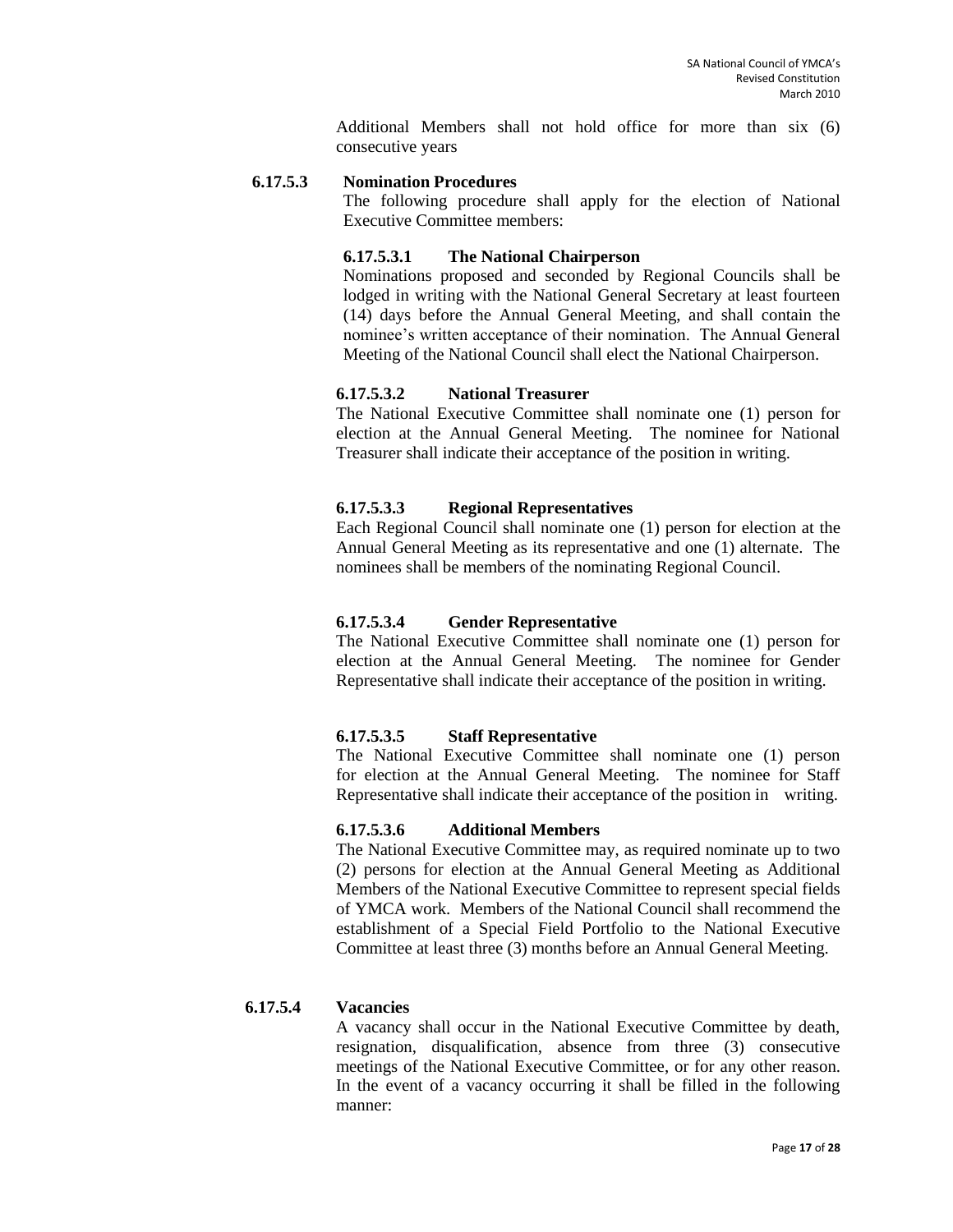#### **6.17.5.4.1 National Chairperson and National Treasurer**

The remaining members of the National Executive Committee shall appoint a member of the National Council to fill the vacancy. Such appointment shall be until the next Annual General Meeting of the National Council.

#### **6.17.5.4.2 Regional Representatives**

The alternate Regional Representative nominated by the Regional Council at the previous Annual General Meeting of the National Council, shall be appointed by the National Executive Committee to fill the vacancy. In the event of the alternate not being available, the Regional Council concerned shall nominate a representative for appointment by the National Executive Committee. Such appointment shall be until the next Annual General Meeting of the National Council. .

#### **6.17.6 National Members**

#### **6.17.6.1 Election and Term of Office**

National Members of the National Council shall be elected annually at the Annual General Meeting of the National Council and shall hold office until the next Annual General Meeting.

#### **6.17.6.2 Nomination**

Nominations in writing for the election of National Members, signed by a proposer and seconder, both of whom shall be Individual Members of the National Council, or voting representatives of Association Members, shall be lodged with the National General Secretary not later than fourteen (14) days before the date of the Annual General Meeting of the National Council. The nominee shall supply their acceptance of their nomination in writing.

#### **6.17.6.3 Number**

National Members shall not exceed ten (10) in number.

#### **6.17.7 Cessation of Individual Membership**

#### **6.17.7.1 Revocation of Membership or Resignation**

An Individual Member shall cease to be a member of the National Council upon the revocation of their membership becoming effective as prescribed in paragraph 6.17.7.2.

#### . OR

If they resign from office as National President, Vice-President, National Executive Committee member or elected National Member.

#### **6.17.7.2 Suspension of Membership**

Subject to the provisions of paragraph 6.17.7.1 the membership of an Individual Member may be suspended by the National Executive Committee after consultation with the member, if: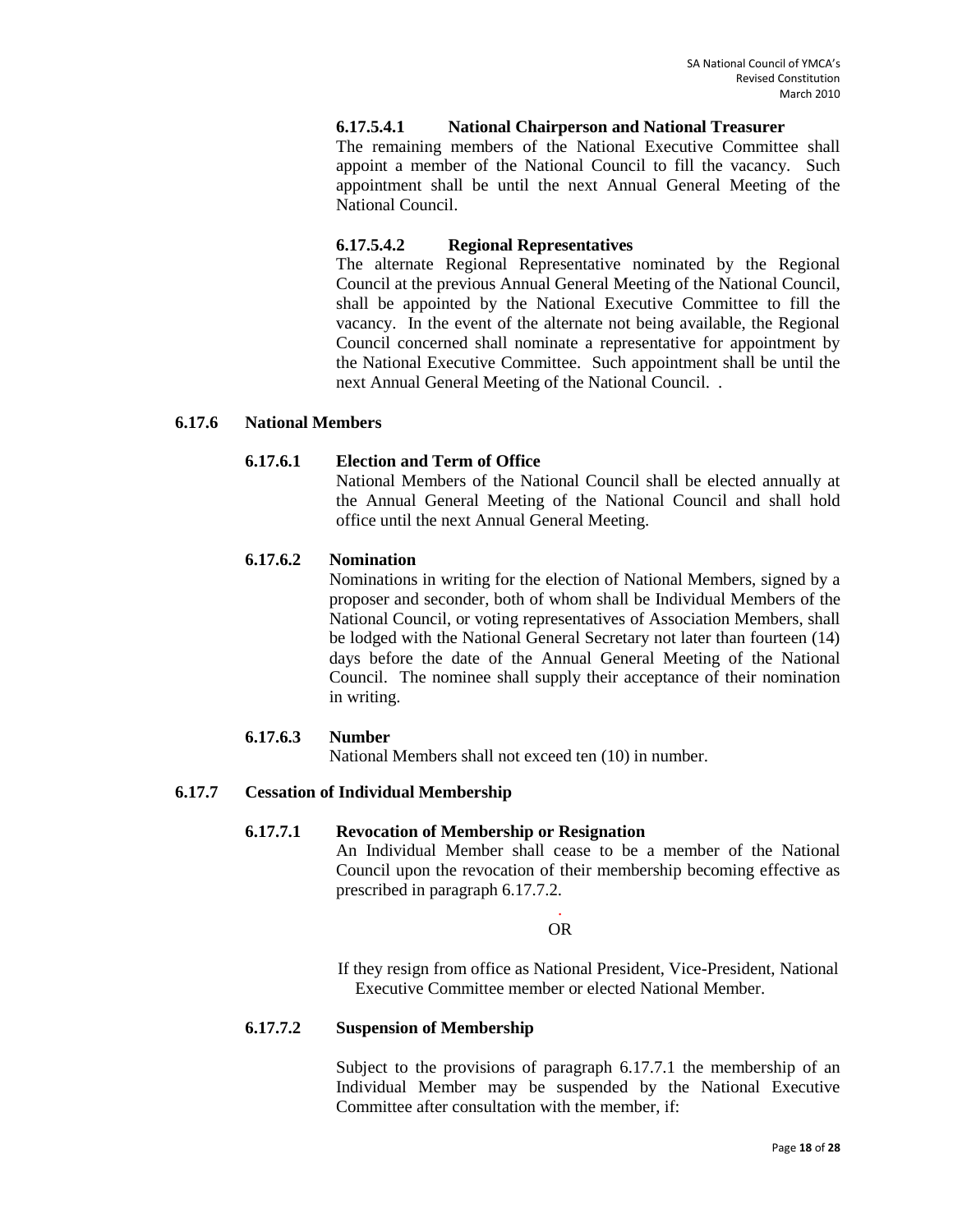- In the opinion of the National Executive Committee the member is not acting in accordance with the spirit of the Paris Basis of Affiliation, Kampala Principles and Challenge 21, or in accordance with the objectives of the National Council as stated in its Memorandum of Association;
- Is acting in a manner which may, in the opinion of the National Executive Committee, bring the National Council or the Young Men's Christian Association into disrepute;
- Fails or refuses to observe or comply with the rules or by-laws of the National Council;
- Fails to fulfill the duties for which they were appointed as an Individual Member.

#### **6.17.7.3 Appeal**

The provisions in paragraph 6.9 for the right of appeal of suspended Association Members, shall also apply to Individual Members.

#### **6.17.8 Failure to Nominate Members**

If no nomination is received for election to any office on the National Executive Committee or National Council the National Council shall be entitled at its Annual General Meeting to elect any Full Member of any Association Member to fill posts for which no nominations have been received. If it is decided not to accept a nominated person to fill any vacancy at the Annual General Meeting the National Council may elect any Full Member of any Association Member to fill the position.

# <span id="page-18-0"></span>**6.18 MEETINGS OF THE NATIONAL COUNCIL**

# **6.18.1 GENERAL MEETINGS**

- **6.18.1.1** An Annual General Meeting of the National Council shall be held annually at such time and place as prescribed by the National Executive Committee.
- **6.18.1.2** All other meetings of the National Council shall be called Special Meetings.
- **6.18.1.3** National General Secretary shall, not less than thirty (30) days prior to each Annual General Meeting of the National Council, issue notices to each member at their notified address advising the time, date and venue of the meeting.

#### **6.18.2 SPECIAL MEETINGS**

**6.18.2.1** The National Executive Committee may, at any time, call a Special Meeting of the National Council, and shall do so either on its own authority or on receipt of a requisition in writing of members representing at the date of such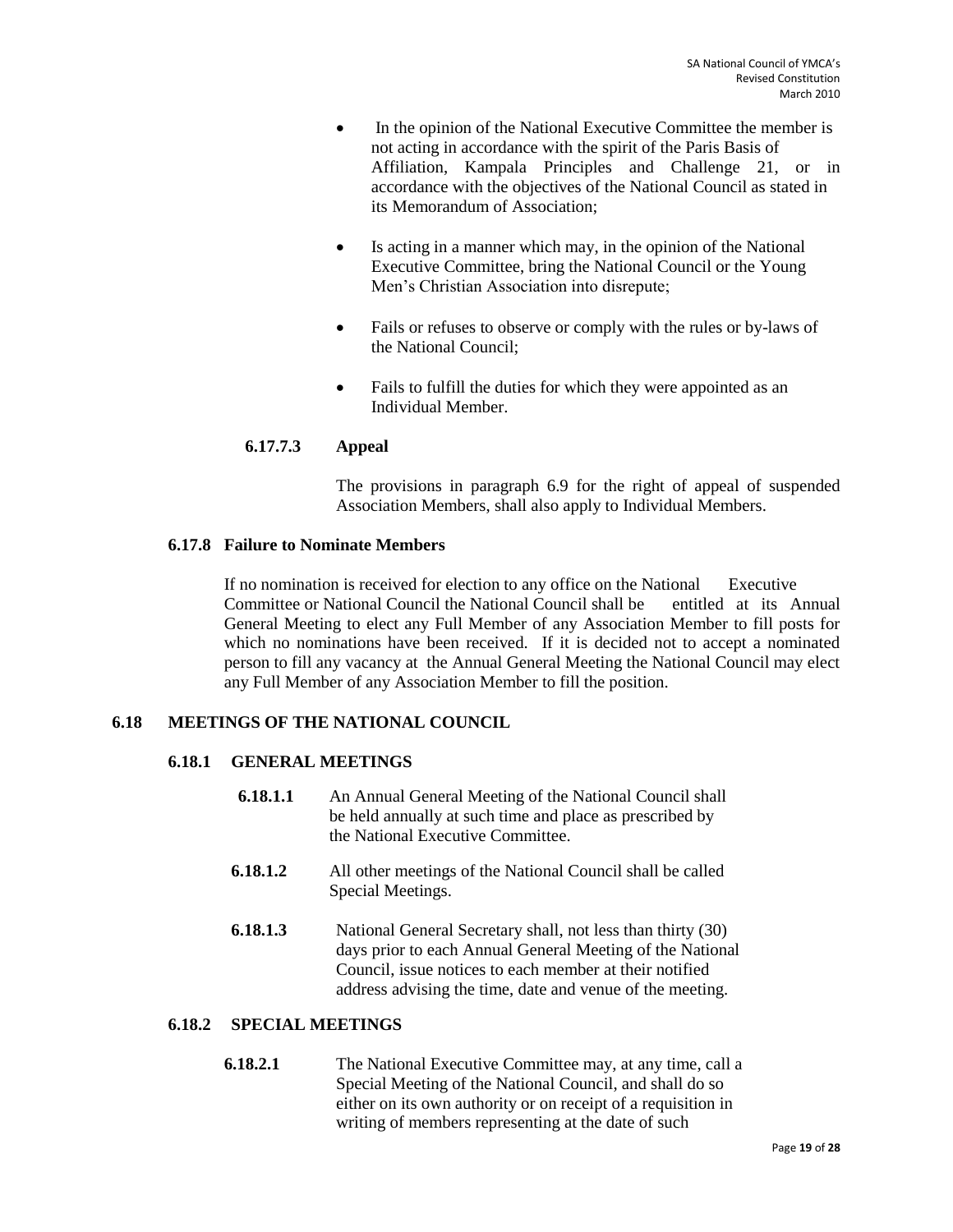requisition, 25% of the total voting rights of all voting members exercisable at a Special Meeting, expressing the object of the proposed meeting. Notices convening the meeting shall be issued to members within twenty-one (21) clear days from receipt of the requisition.

**6.18.2.2** The National General Secretary shall, not less than twentyone (21) days prior to a Special Meeting of the National Council, issue notices to each member at their notified address, advising the time, date and venue of the meeting and its purpose.

#### **6.19 QUORUM AT MEETINGS**

At each Annual General Meeting or Special Meeting, no business shall be undertaken unless there is a quorum present. A quorum shall consist of 25% (but not less than three (3) members) of the total number of those entitled to vote, either as Individual Members or as nominated representatives of Association Members, who are present. If a quorum is not present within one (1) hour from the advised time, the meeting if convened by requisition shall be dissolved. In any other case the meeting shall be adjourned to the next day at the same time and venue or another venue nominated by the National Executive Committee. If a quorum is not present at the adjourned meeting, those members who are present shall be deemed a quorum and may undertake business.

#### **6.20 ADJOURNMENT OF MEETINGS**

Subject to the provisions of this National Constitution, the Chairperson of any meeting may, with the consent of those present, adjourn the meeting and no business shall be undertaken at an adjourned meeting other than the business left unfinished at the original meeting. No notice needs to be given of an adjourned meeting unless it is directed in the resolution for adjournment.

#### **6.21 PROCEEDINGS AT MEETINGS**

The National President or in their absence the National Chairperson, or in their absence the Vice-President shall take the chair at every meeting of the National Council. The National President may delegate the task of chairing to the National Chairperson. If at any meeting the National President, National Chairperson, or the Vice-President are not present within ten (10) minutes after the time appointed for holding the meeting, the members present shall choose another member of the National Council to act as Chairperson.

# <span id="page-19-0"></span>**7. REPRESENTATION AND VOTING RIGHTS**

# **7.1 INDIVIDUAL MEMBERS**

Each Individual Member shall have one (1) vote at meetings of the National Council.

# **7.1.1 AUTONOMOUS AND BRANCH ASSOCIATION MEMBERS**

Autonomous and Branch Association Members shall be entitled to representation at meetings of the National Council by three (3) members, one (1) being its General Secretary, and each representative shall be entitled to one (1) vote.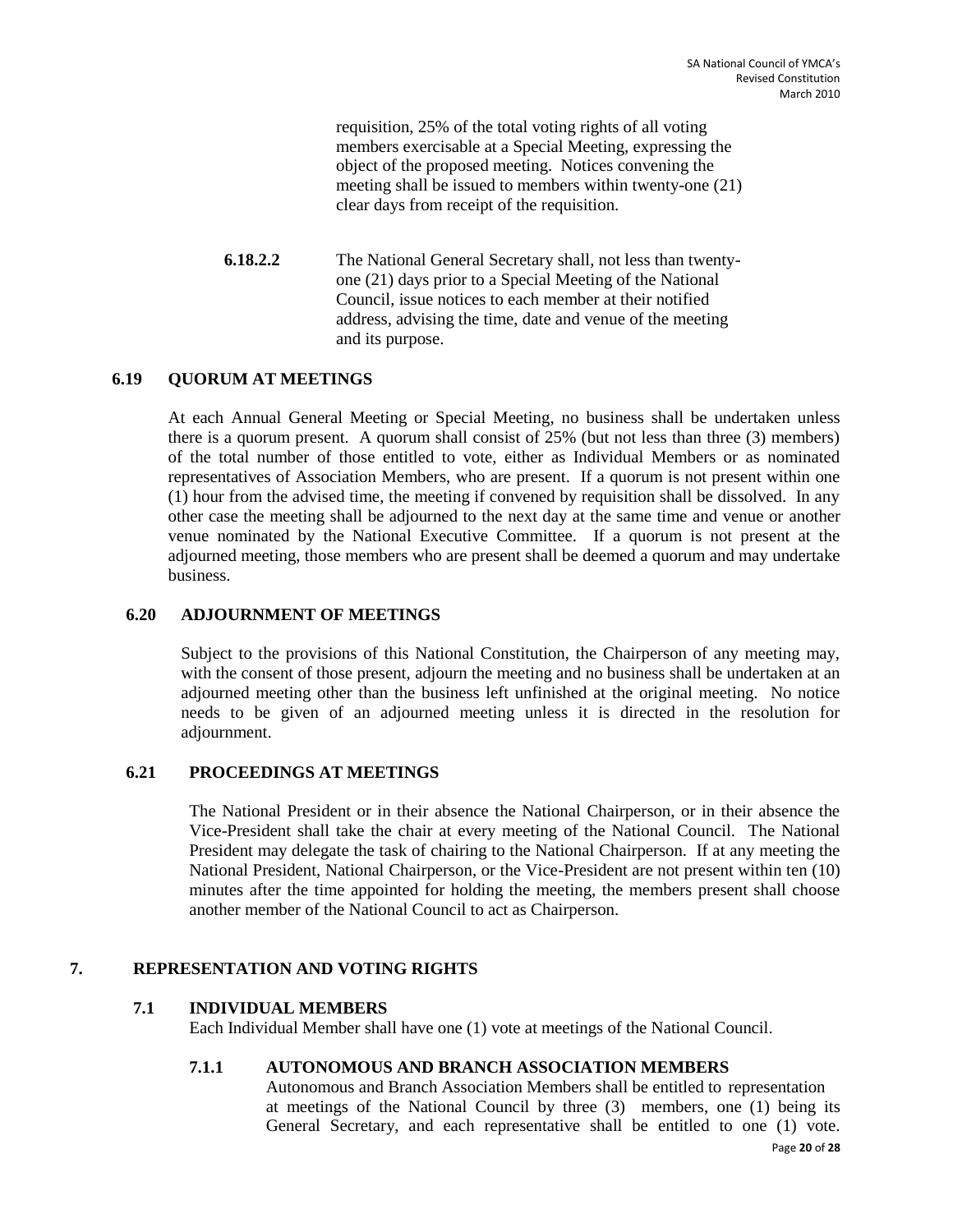The representatives, who shall either be Full Members of the Association, shall be nominated by the Board of Management of the Autonomous or Branch Association Member and shall serve for three (3) years. The Board of Management of the Autonomous or Branch Association Member may withdraw or replace any of its representatives, and may appoint alternates to represent the nominated members.

# **7.1.2 RECOGNISED COMMITTEES**

Each Recognized Committee shall be entitled to be represented at meetings of the National Council by one (1) of its members, who shall be entitled to speak but not to vote at such meetings.

#### <span id="page-20-0"></span>**8. VOTING PROCEDURE**

- **8.1** Subject to paragraph 6.17, voting shall be exercised by Individual Members and duly appointed representatives of Association Members present at the meeting or by authorized alternates of Association Member representatives only.
- **8.2** At the commencement of the meeting voting representatives of Association Members shall submit written authorities to vote supplied by their Association's Board of Management.
- **8.3** Members other than Individual Members shall be empowered to nominate alternates to represent them and to vote.
- **8.4** Members shall not be empowered to grant proxy rights.
- **8.5** In the event of an individual being a member or a voting representative in more than one (1) category of membership, they shall have only one (1) vote at meetings.
- **8.6** Every resolution or amendment proposed and seconded at a meeting of the National Council shall be put to the meeting by the Chairperson and decided upon by a show of hands. The declaration of the Chairperson as to the majority shall be final, provided that if a poll is demanded, it shall be allowed and taken in such a manner as the Chairperson directs.
- **8.7** Any resolution recorded in writing and signed by a majority of at least two-thirds of the Individual Members and Association Member representatives entitled to vote at meetings of the National Council, shall have the same force and effect as though it were a resolution formally carried by a majority at a meeting.
- **8.8** In the case of an equality of votes the Chairperson shall have a special casting vote in addition to their deliberative vote at all meetings of the National Council.

# <span id="page-20-1"></span>**9. NATIONAL EXECUTIVE COMMITTEE**

#### **9.1 MEETINGS**

The National Executive Committee shall meet as often as the Chairperson may determine, but at least three (3) times per annum.

# **9.2 COMPOSITION**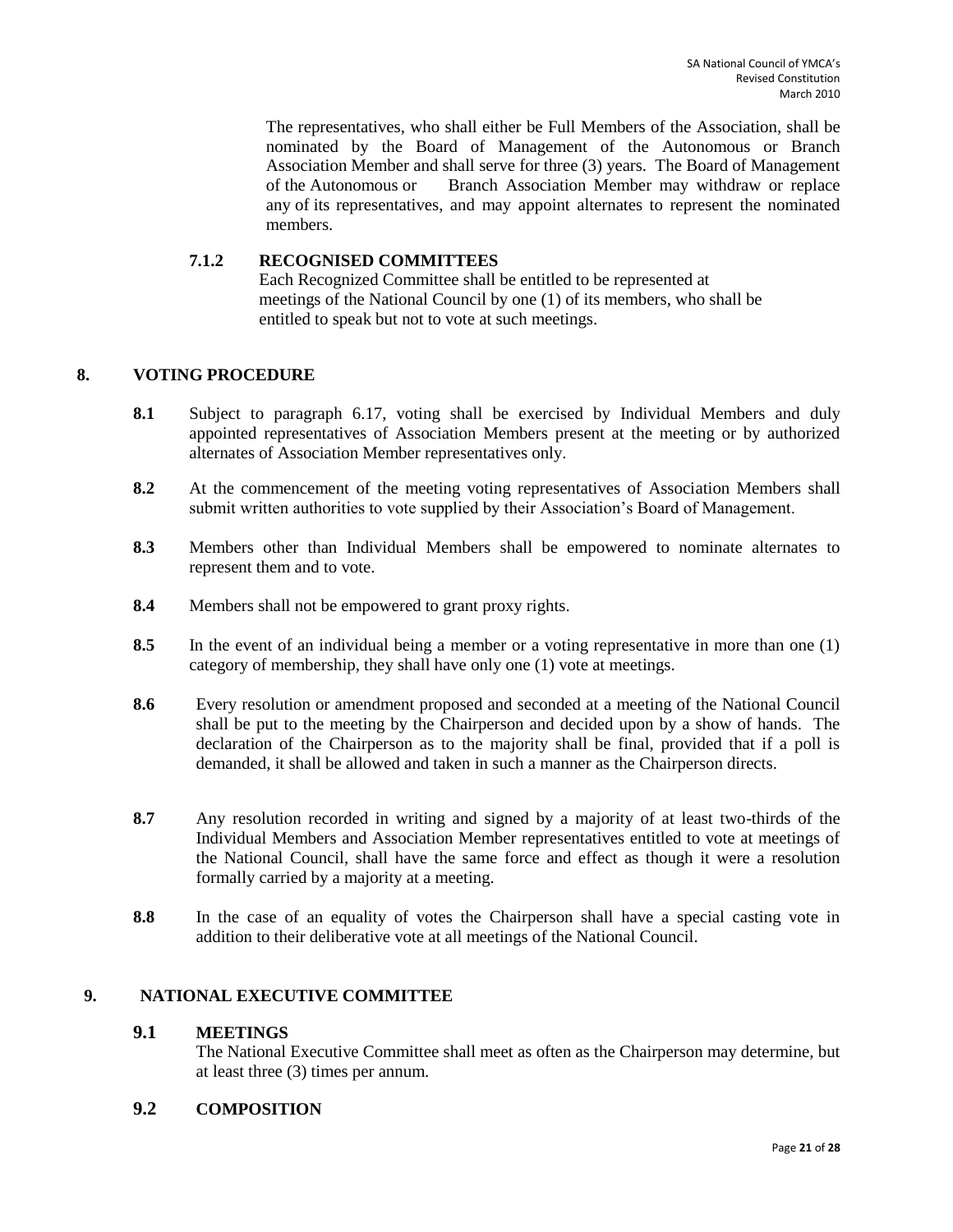The National Executive Committee shall comprise:

- Chairperson
- National Treasurer
- Regional Representatives (4)
- Gender Representative
- Youth Representatives (2)
- Additional Members (2)
- Staff Representative  $(1)$
- National General Secretary without a vote

# **9.3 VOTING RIGHTS**

All members of the National Executive Committee shall have the right to attend and speak at meetings but the National General Secretary shall not be entitled to vote. The remaining members of the National Executive Committee shall each have one (1) vote with the exception of the National Chairperson, who shall have a deliberative and a casting vote. The National President shall be entitled to vote at meetings of the National Executive Committee.

# **9.4 QUORUM**

Six (6) of the voting members of the National Executive Committee present at any meeting shall constitute a quorum, with the power to act.

# **9.5 POWERS OF THE NATIONAL EXECUTIVE COMMITTEE**

- **9.5.1** The management of the business of the National Council shall be vested in the National Executive Committee, who, in addition to the powers and authorities expressly conferred upon them, may exercise all such powers and do all such acts and things as may be exercised or done by the National Council. In particular, the National Executive Committee shall have the power:
	- **9.5.1.1** To recommend to the National Council whether any Fairshare or levy shall be payable by members or class of members, and the amount of any Fairshare or levy.
	- **9.5.1.2** To appoint, remove, suspend and dismiss the National General Secretary and to determine their powers and duties. The National General Secretary shall in consultation with the National Executive Committee appoint, remove, suspend, dismiss and determine the remuneration and duties of employees of the National Council.
	- **9.5.1.3** To make and alter regulations, provided that these new and altered regulations are consistent with this National Constitution and they are ratified by the National Council at its next Annual General Meeting.
	- **9.5.1.4** To elect Committees or Sub-Committees for any purpose and to delegate any powers it may determine. The National Executive Committee shall be free to appoint as members of these Committees or Sub-Committees including its own members, members of the National Council, and other persons. The National General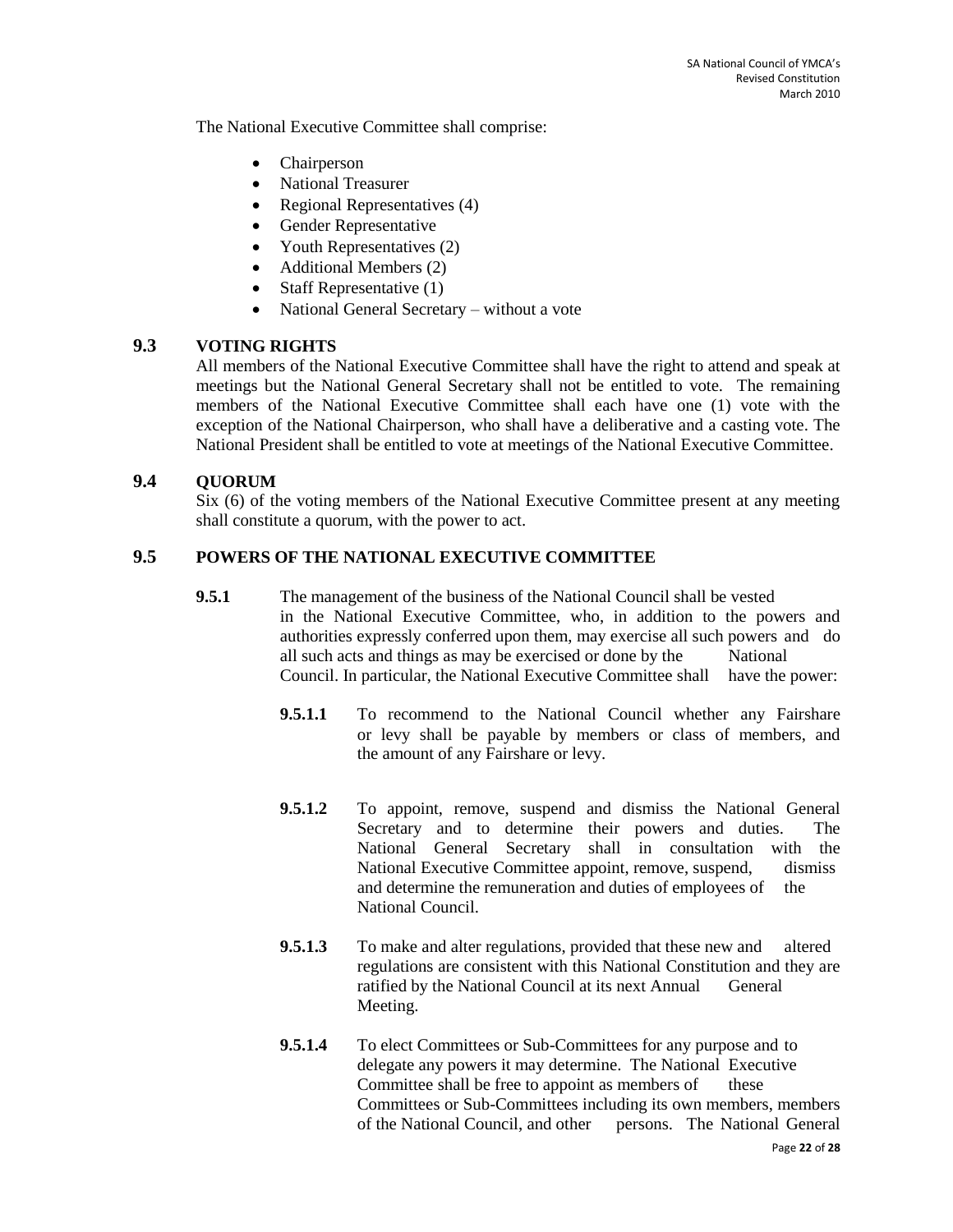Secretary and the National Chairperson shall be ex officio members of all Committees or Sub-Committees.

- **9.5.1.5** To establish in consultation with the appropriate Regional Council, local organizations known as Branch Associations and to grant them provisional Branch Association membership of the National Council.
- **9.5.1.6** To establish local organizations known as Recognized Committees, for the purpose of initiating new YMCA work outside the areas of operation of Association Members of the National Council, subject to the requirements of the National Council and in consultation with the appropriate Regional Council.
- **9.5.1.7** To raise, borrow and secure funds for the National Council upon such terms and conditions as thought appropriate and issue debentures or debenture stock charged on all or any part of the property of the National Council.
- **9.5.1.8** All acts done by any meeting of the National Executive Committee or a Committee or Sub-Committee of the National Executive Committee shall despite any defect in the appointment of any person acting as a member of the National Executive Committee, Committee or Sub-Committee, will be as valid as if the person had been qualified to act as a member of the National Executive Committee, Committee or Sub- Committee.

# **9.6 CONTRACTS**

A member of the National Executive Committee shall not vote in respect of any contract or proposed contract with the National Council in which they have an interest or in respect of any matter arising or in connection with a contract or proposed contract in which they have an interest.

# **9.7 COMMITTEES**

A Committee may elect a Chairperson at their meetings. If no Chairperson is elected or if at any meeting the Chairperson is not present within five (5) minutes after the appointed time for the meeting, the members present may choose a Chairperson.

A Committee may meet and adjourn as appropriate. Questions arising at any meeting shall be determined by a majority of votes of the members present. The Chairperson shall have both a deliberative and a casting vote. Two-thirds of the members shall constitute a quorum.

#### <span id="page-22-0"></span>**10. REGIONAL COUNCILS**

#### **10.1 ESTABLISHMENT**

Regional Councils shall be established by the National Council in specific geographical areas. The boundaries of the Regional Councils shall be subject to change by the National Council at its discretion and in consultation with the Regional Council or Councils concerned.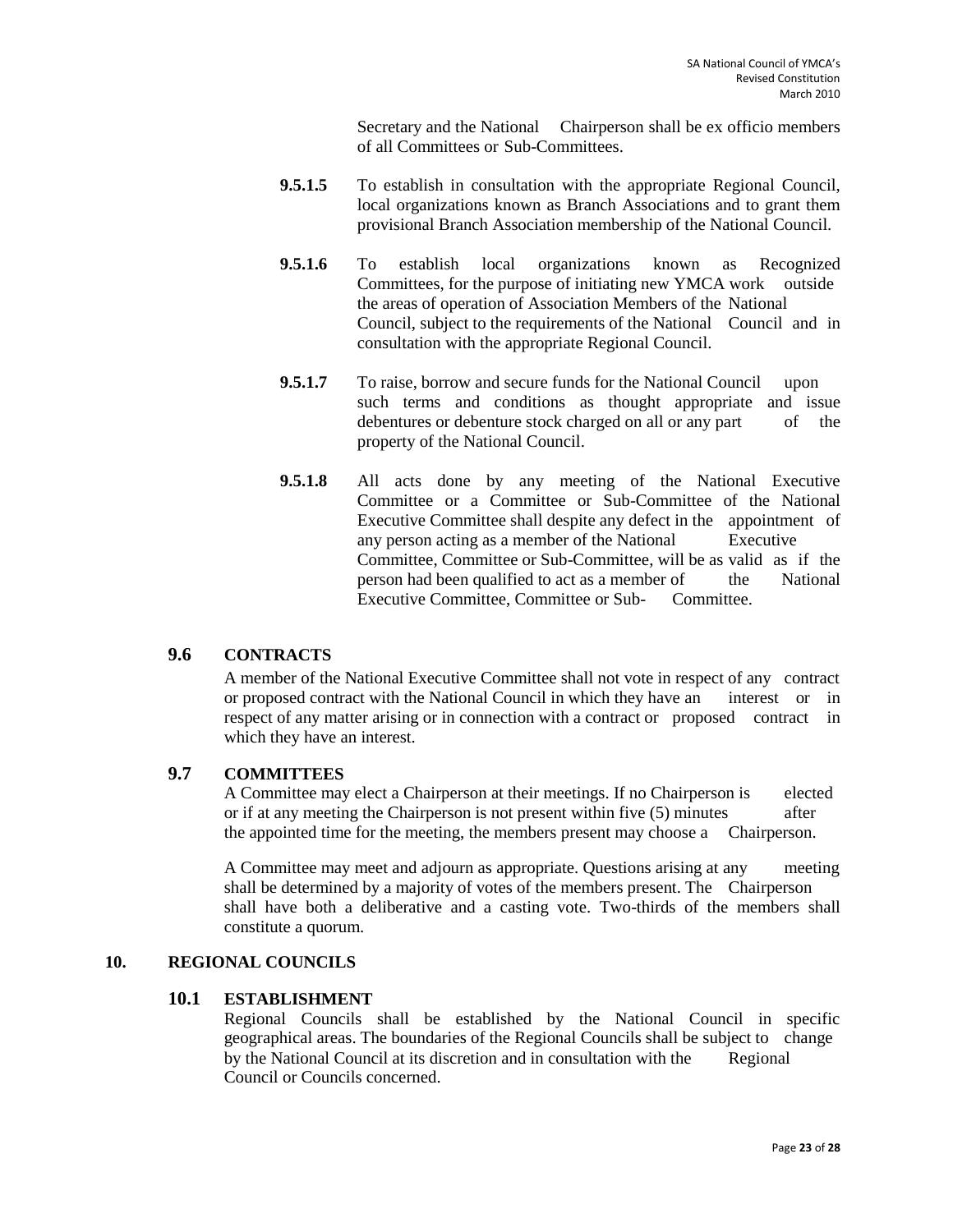# **10.2 CONSTITUTION**

The National Council shall, in consultation with the Regional Councils, establish the Constitutions and regulations governing Regional Councils and make amendments.

#### **10.3 PURPOSE**

Regional Councils are established:

- **10.3.1** To represent the interests and needs of Association Members on the National Executive Committee.
- **10.3.2** To represent the National Council and to interpret and encourage the implementation of National Council policies and programs.
- **10.3.3** To serve as a channel of communication between the Association Members, the National Executive Committee and the National Council. This should not exclude the right of Association Members and the National Council to communicate directly with each other.
- **10.3.4** To co-ordinate fundraising activities conducted by the National Council and the Association Members within the region.
- **10.3.5** To establish and give effect to policies for YMCA development in the region and to co-ordinate the development of new projects and the expansion of existing work in consultation with the Association Members in the region.
- **10.3.6** To co-ordinate, advice, guide and support the Association Members in their work and in their public relations activities in the region.
- **10.3.7** To represent the Association Members in their relations with regional bodies such as Government agencies, Church groups and Planning Commissions.
- **10.3.8** To investigate and evaluate the interests and needs of Association Members and to promote programs to meet their interests and needs.
- **10.3.9** To implement and maintain procedures for appraising in regional terms the spiritual, social, economic and related developments having a bearing on the activities and futures of Association Members.

# **10.4 MEMBERSHIP**

The appointment of members of Regional Councils shall be confirmed by the National Council at its Annual General Meeting and shall consist of the following categories:

#### **10.4.1 Members of the National Council**

Representatives of Association Members of the National Council which are located within the boundaries of the Regional Council, and all Individual Members of the National Council who reside within these boundaries.

**10.4.1.1** Each Autonomous Association Member may appoint three (3) representatives.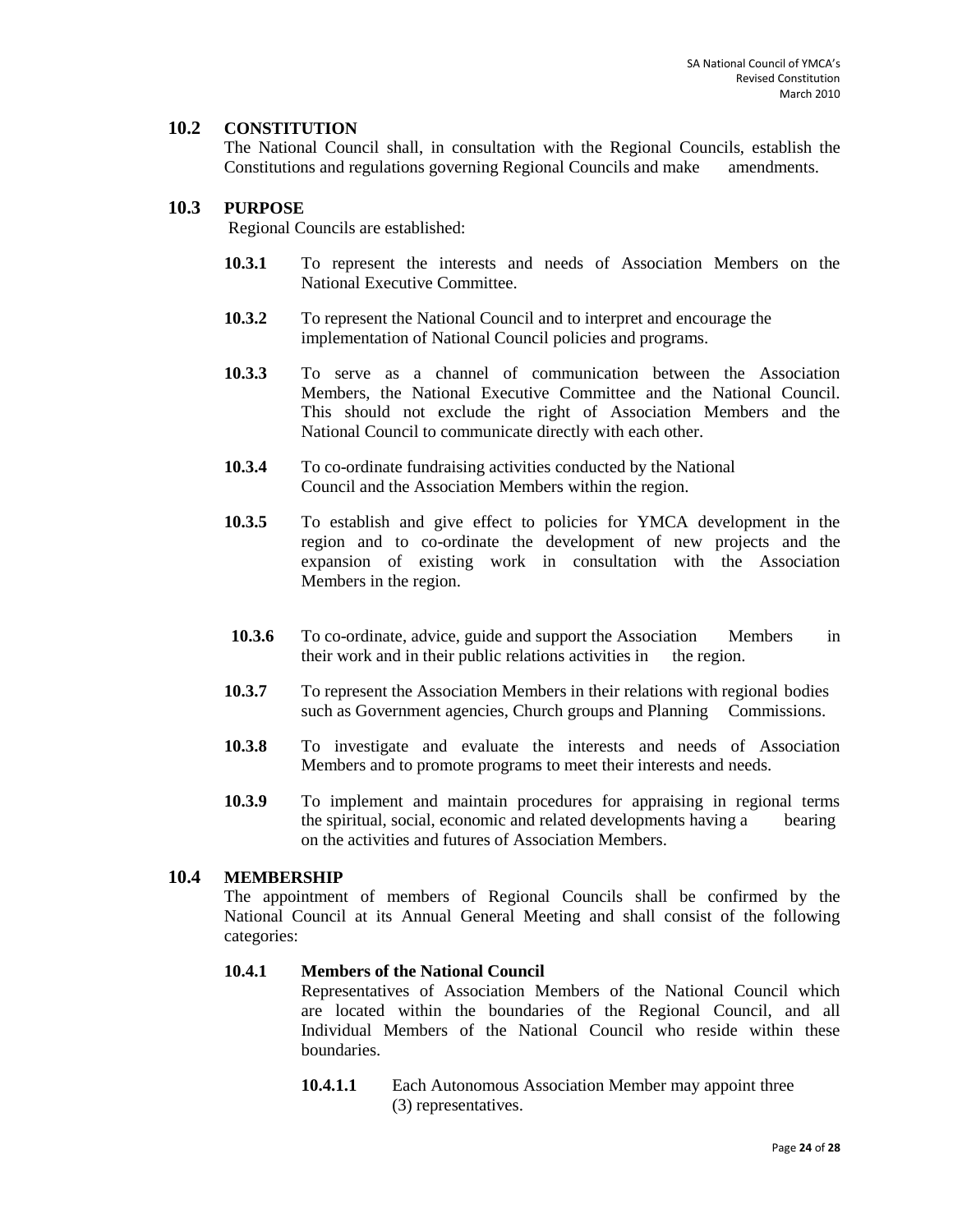- **10.4.1.2** Each Branch Association may appoint two (2) representatives.
- **10.4.1.3** All representatives shall be Full Members of an Association Member.

#### **10.4.2 Recognized Committees**

Recognized Committees may appoint one (1) representative.

#### **10.4.3 Co-Opted Members**

Regional Councils shall have the power to co-opt additional members provided that:

- Any person co-opted shall be either a Full Member of an Association Member or a General Secretary of an Association Member.
- The co-option shall be subject to the approval of the National Council through the National Executive Committee.
- The period of office of co-opted members shall expire at the time of the next Annual General Meeting of the National Council. Co-opted members shall be eligible for co-option for further periods of one (1) year.

# <span id="page-24-0"></span>**11. FINANCIAL MATTERS**

#### **11.1 Bank Account**

The National Executive Committee shall open a bank account or bank accounts in the name of the Association with a registered Bank or Building Society. The National Executive Committee shall ensure that all monies received by the Association are deposited in the bank account or bank accounts as soon as possible after receipt.

- **11.2** The National Executive Committee shall ensure that books and accounts are kept as may be necessary or required by statute to reflect a true statement of the National Council's financial affairs, its assets and liabilities. These books of account shall be kept at the registered office of the National Council or other place the National Executive Committee deems appropriate, and shall always be open to inspection by members of the National Executive Committee.
- **11.3** The National Executive Committee shall determine whether and if so, the extent, times, places and conditions under which the books and accounts of the National Council shall be open for inspection by members other than members of the National Executive Committee.
- **11.4** Once every year a report shall be prepared by the National Executive Committee on the activities of the National Council from the year ending 31 March preceding the Annual General Meeting of the National Council, and this report together with the audited financial statements of the National Council shall be tabled before members at the Annual General Meeting.
- **11.5** A copy of the Annual Report and audited financial statements of every Association Member, Recognized Committee and every Regional Council shall be supplied to the National Executive Committee through the National General Secretary within six (6)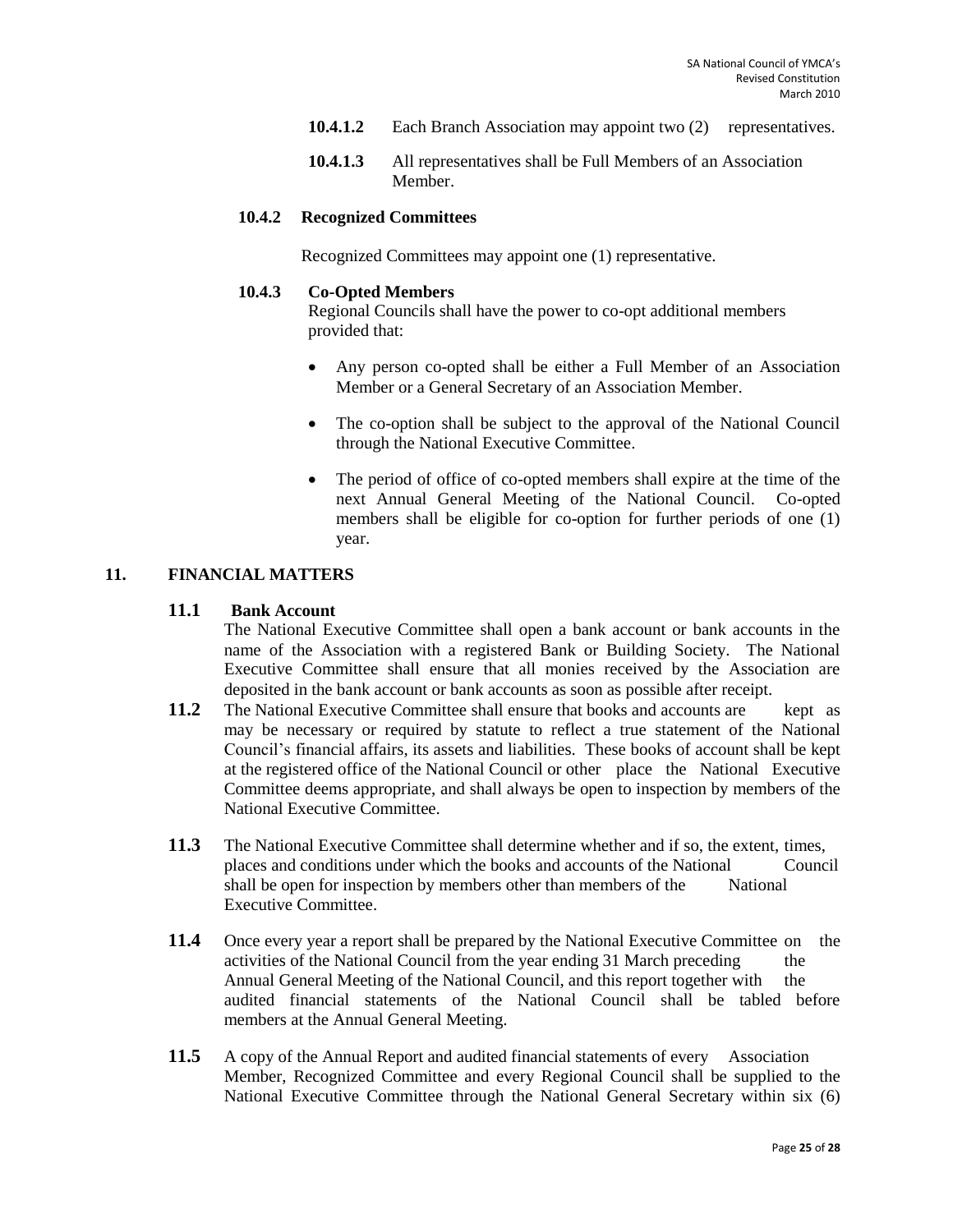weeks of the financial year end and tabled before members at the next Annual General Meeting of the National Council.

#### <span id="page-25-0"></span>**12. AUDITORS**

Auditors registered under the Public Auditors and Accountants Act shall be appointed annually to audit the accounts and records and certify and report on the financial statements required under paragraph 11.

#### <span id="page-25-1"></span>**13. MINUTES**

Proper minutes shall be kept of all meetings of the National Council, the National Executive Committee, Committees, Sub-Committees, Recognised Committees and Regional Councils and shall after confirmation by those respective bodies, be binding upon the members.

#### <span id="page-25-2"></span>**14. INDEMNITY**

Members shall not incur any liability beyond the payment of the Fairshare or levy if any, fixed by the National Executive Committee of the National Council and the obligation referred to in paragraph 6.14 of the Memorandum. Every member of the National Executive Committee, or servant of the National Council, shall be indemnified by the National Council against all costs, loss and expense which such member, officer or servant may incur or become liable for in any way in the execution of their office or trust, unless it was incurred or occasioned by their own willful act or default.

Members, offices or servants shall not be answerable for any act or default or any loss, misfortune or damages which may happen in the execution of their office, except when the loss, misfortune or damages occurred due to their own willful act or default.

#### <span id="page-25-3"></span>**15. DOCUMENTS**

All documents, including Powers of Attorney, agreements, cheques, bills of exchange or any other documents required to be signed or executed in relation to any of the affairs of the National Council, shall be signed by such persons as may be appointed and authorised by the National Council.

#### <span id="page-25-4"></span>**16. NOTICES**

- **16.1** A notice to be given by the National Council to any individual or Association Member shall be sent to them through the post in a prepaid letter addressed to them at their notified address.
- **16.2** Notice of every meeting of the National Council shall be given in the manner prescribed in this National Constitution before being advised to every member of the National Council and to each Regional Council. No other persons shall be entitled to receive notices of National Council meetings.
- **16.3** Any notice shall be deemed to have been served at the time when the letter containing the notice is posted.
- **16.4** The signature to any notice given by the National Council may be written or printed, or partly written and partly printed.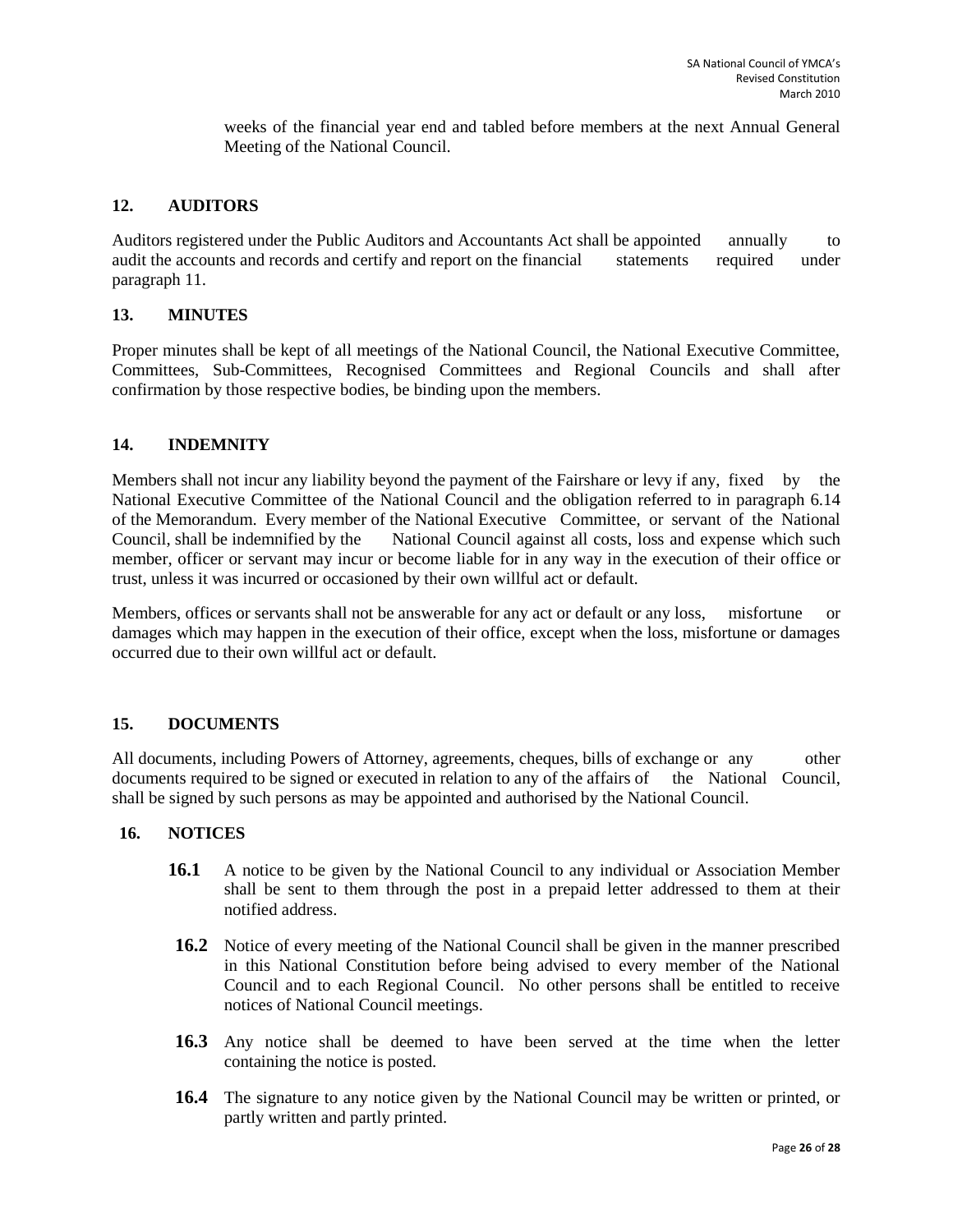**16.5** When a given number of days notice extending over any other period is required to be given, the day of service shall not be counted in such number of days or period.

#### <span id="page-26-0"></span>**17. AMENDMENT OF NATIONAL CONSTITUTION**

- **17.1** The National Constitution may be altered or amended by special resolution passed at an Annual General Meeting or Special Meeting at which not less than one-quarter of the members entitled to vote are present, and a majority of three-quarters of these members vote in favour of the special resolution.
- **17.2** Notice of any motion to amend or alter the National Constitution may be given by the National Executive Committee either on its own authority or on receipt of a written requisition of members representing at the date of requisition 25% of the total voting rights of all voting members exercisable at meetings of the National Council. Such notice shall be mailed to every member at their address at least thirty (30) days prior to the meeting at which it will be considered.

#### <span id="page-26-1"></span>**18. DISSOLUTION OF THE ASSOCIATION**

- **18.1** The Association may be dissolved if at least two-thirds of the Members present and entitled to vote at a Special General Meeting of Members are in favour of dissolution.
- **18.2** Notice of the Special General Meeting convened to dissolve the Association shall be posted to all Members at their registered address at least thirty (30) days before the date of the meeting.

# <span id="page-26-2"></span>**19. AREA OF OPERATION**

The area of operation and fund-raising of the National Council shall be the Republic of South Africa.